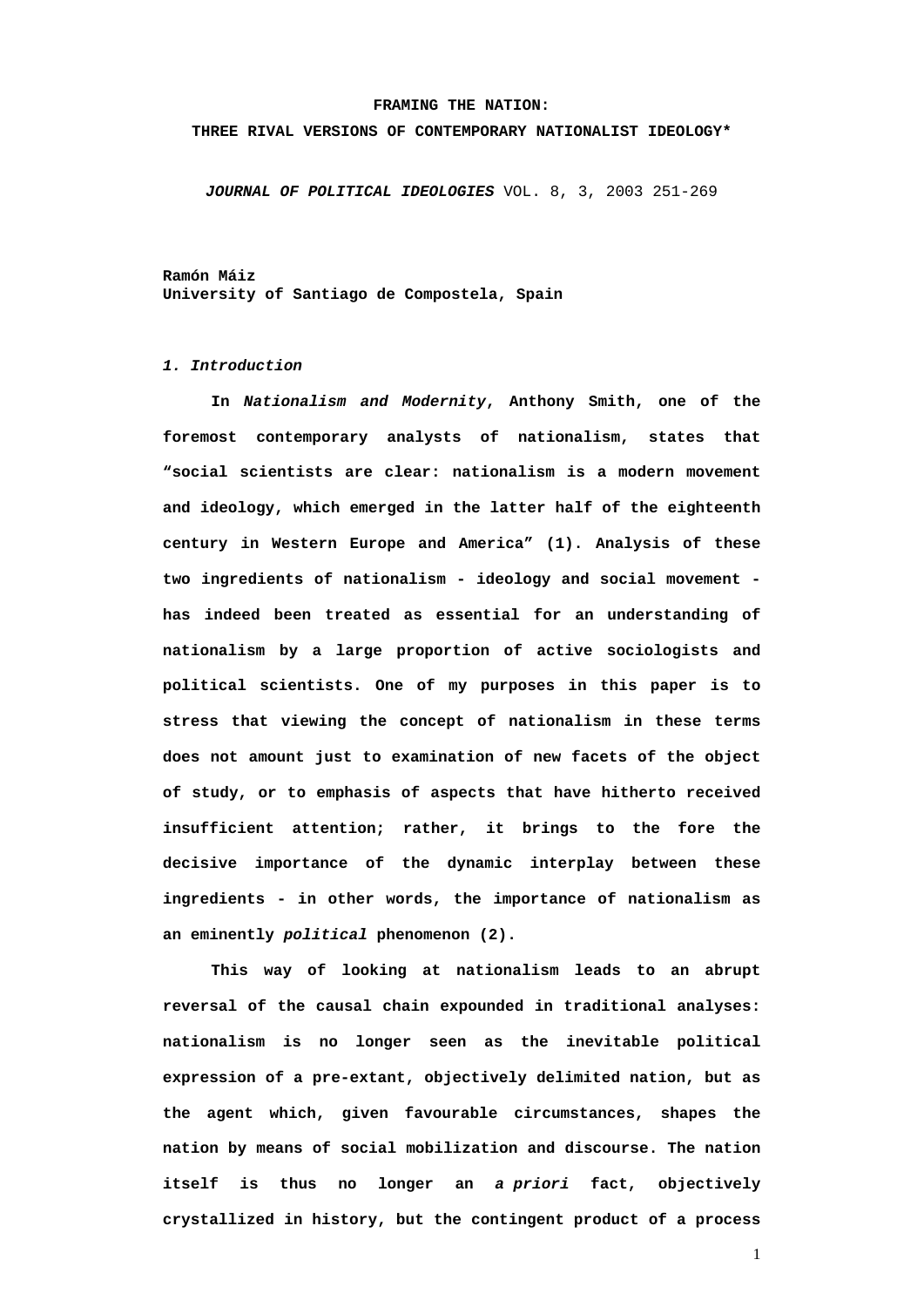**of social and political construction that, driven by nationalism, can take place in certain institutional and social contexts.** 

**This new concept of nation that, not without difficulties, is gradually gaining ground in the social sciences, is thus a practical rather than an ontological or substantial category (3). It serves to capture the political perception, shared by relevant social agents, of specific national identity; but the internal homogeneity and external particularity of this collective entity is not the exteriorization of a pristine natural essence, but the result of complex political and discursive processes of mobilization and conflict, and of selection and even invention of the distinguishing features of the community in question.** 

**In this situation, the analyst of nationalism must be careful to reject the realist concept of the nation as an indisputable natural entity rather than the result of a social process of national construction, while at the same time recognizing that this realist concept is an extraordinarily persuasive and effective constituent of the nationalist discourse - words, too, can generate reality - and that the mechanisms of this efficacy are part of the object of study.** 

## *2. Nationalism and ideology*

**Bar a few exceptions, traditional analyses of nationalism were dominated by the extreme realism of their epistemology, nations being discussed as substantial collective entities that were largely immutable, internally homogeneous and externally clearly differentiated: a nation, supposedly definable** *a priori* **in terms of a specific ethnicity (i.e. a set of objectively differential characteristics - typically race, language, culture, history, tradition and territory), was held to**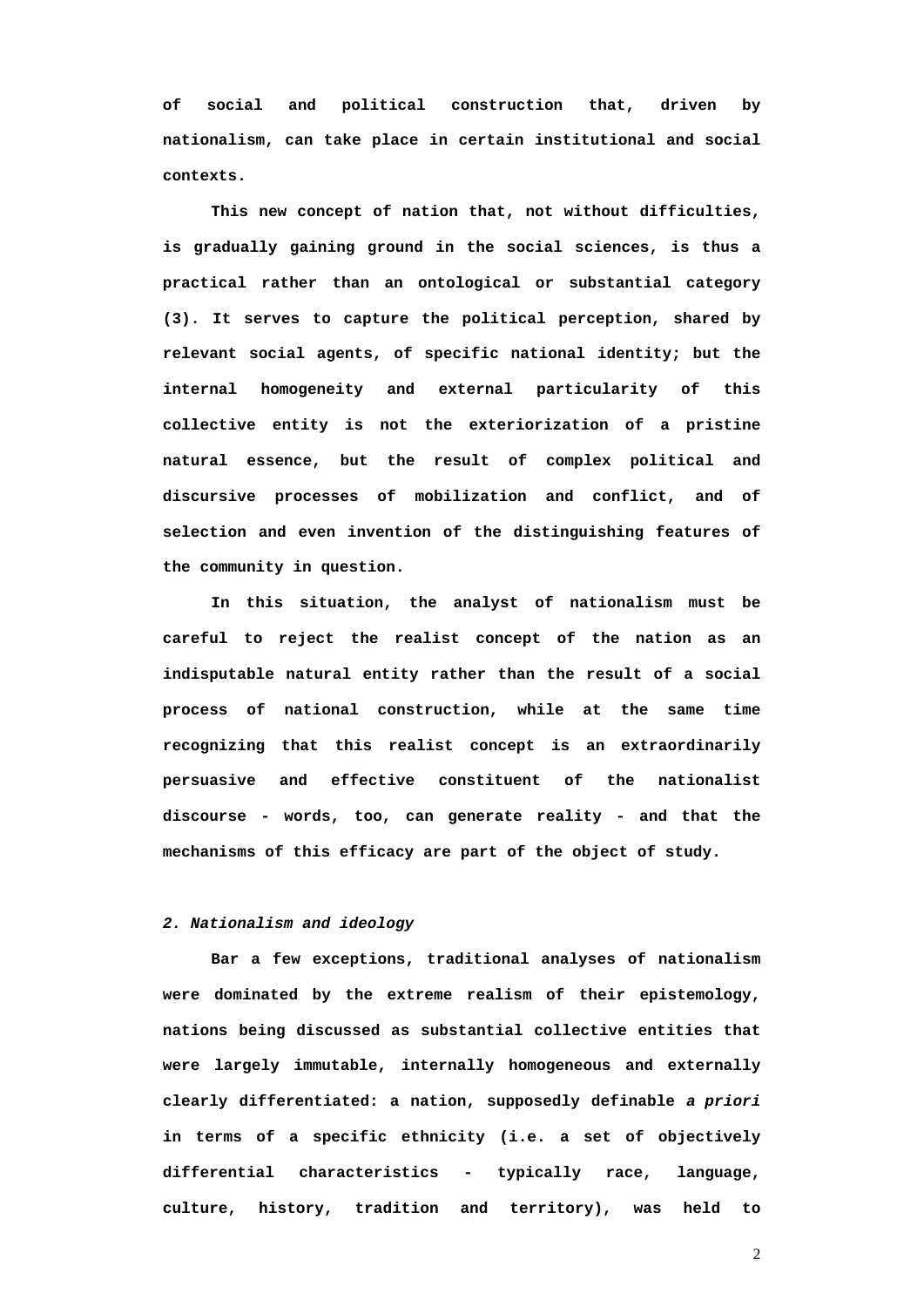**constitute a collective identity, the common national interests of which were expressed and defended by nationalist movements that at the same time acted to arouse nationalist sentiments by making the relevant community aware of its essential idiosyncracy. But following Kuhn, Laudan, Bhaskar, Putnam and others, such extreme realism must be regarded as implausible, for the objects of knowledge are in part constituted by the conceptual, ideological and linguistic frameworks that we use to capture reality. Acceptance of this does not in any way mean adhesion to the theses of radical constructivism or postmodernism, according to which reality (in this case nations) is totally generated by theory (in this case nationalist ideology); rather, we must adopt a** *realist constructivism* **according to which reality is a complex of phenomena that exist independently of our conceptual and discursive resources - and which therefore set limits to the content of our understanding and interpretation of the world - but which only constitute significant facts in so far as they are conceptualized within some interpretational framework. The "Nation" as objective reality is not something external to or totally independent of our ideological and conceptual schemes.** 

**For our present purposes, the foregoing considerations imply that nations are not** *extant***, but continually** *under construction***; they are not the given starting points of politics, but the contingent results of on-going political and social processes of indeterminate course. Differential ethnic characteristics (language, history, traditions, myths, symbols) do not constitute the irrevocable definition of the nation, but merely the raw material of these on-going processes, a material that is reworked, selected and sometimes blatantly invented by nationalist intellectuals and movements. Nationalist ideology must therefore be considered, not as the external expression of**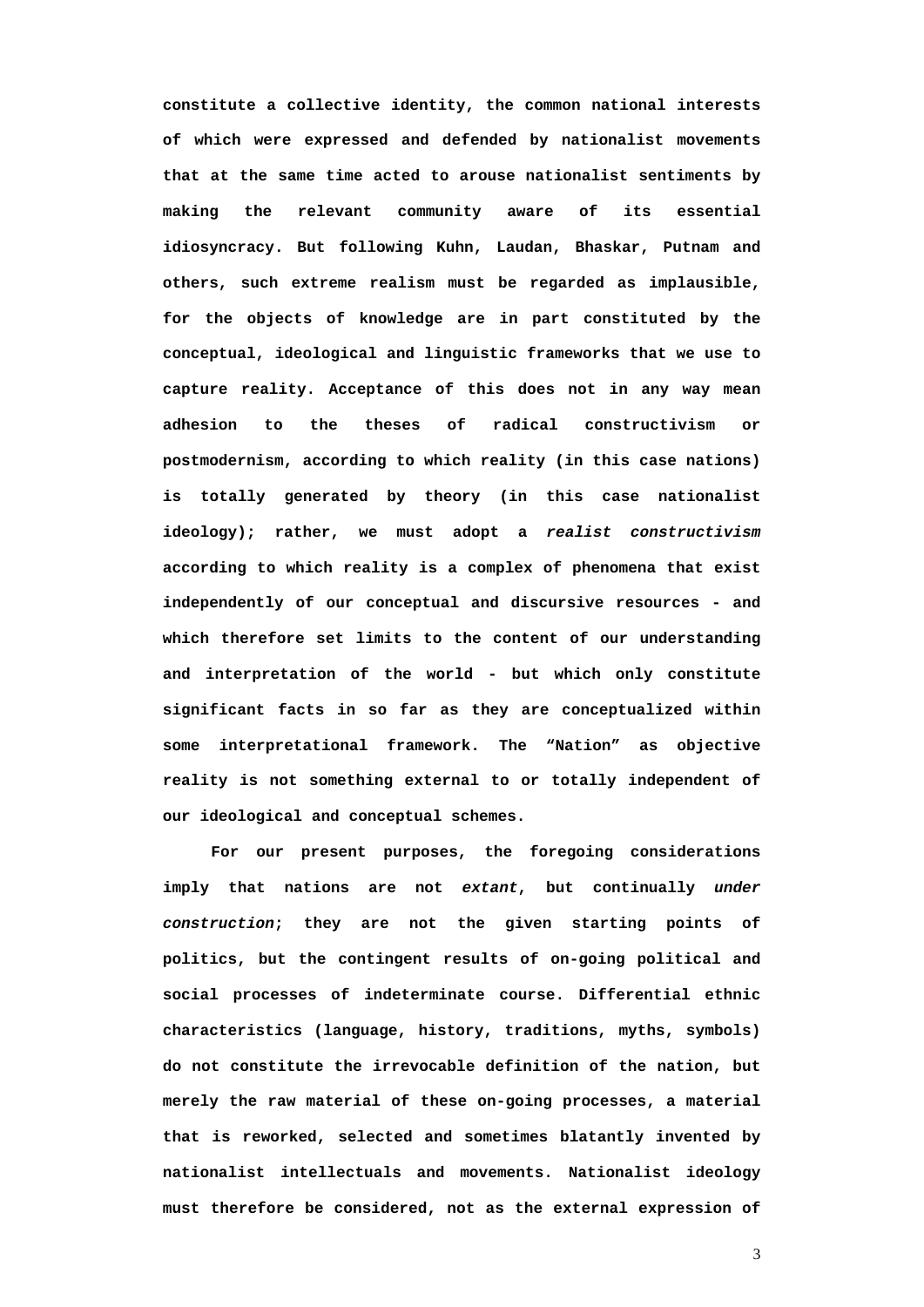**a pre-extant nation, but as one of the threads - a capitally important one - of the political mobilization that is the true stuff of the nation. In short, ideology is not a merely expressive, exogenous factor, but is strictly constitutive of and endogenous to the reality of the nation.** 

**In a social context with certain initial inherited ethnic conditions (culture, history, myths, symbols, etc. - themselves the product of prior intellectual and political elaboration by élite groups of earlier times), and in which political and/or economic conditions are favourable to processes of differentiation (at critical moments in the construction, democratization, centralization or decentralization of the State, for example, or when the labour market exhibits socioethnic division), nationalist movements create, by means of more or less lengthy processes of organization and discourse, a nation with specific characteristics. Since the nation created is just one of the many that might have been constructed from the same inherited ethnic materials, it is essential, in order to delve behind the apparent simplicity of the complex nationalist discourse, to distinguish between nationalist ideology and the inherited ethnic repertoire by which it is often severely constrained the myths, symbols, tales, folk culture and similar baggage taken on by nationalists and by a more or less extensive part of the population. These constraints consist not only in nationalist ideology having to produce a discourse in tune with prevalent ethnic interpretational frameworks - the history, folk history and myths produced by earlier, supposedly cultural but actually politically active stages of nationalism - but also in a more fundamental kind of limitation: it is by no means ideologically irrelevant that the foundational myth associated with a given nation concern a wargod such as Rama (in the case of Hindu nationalism) or universal nobility, descendance from**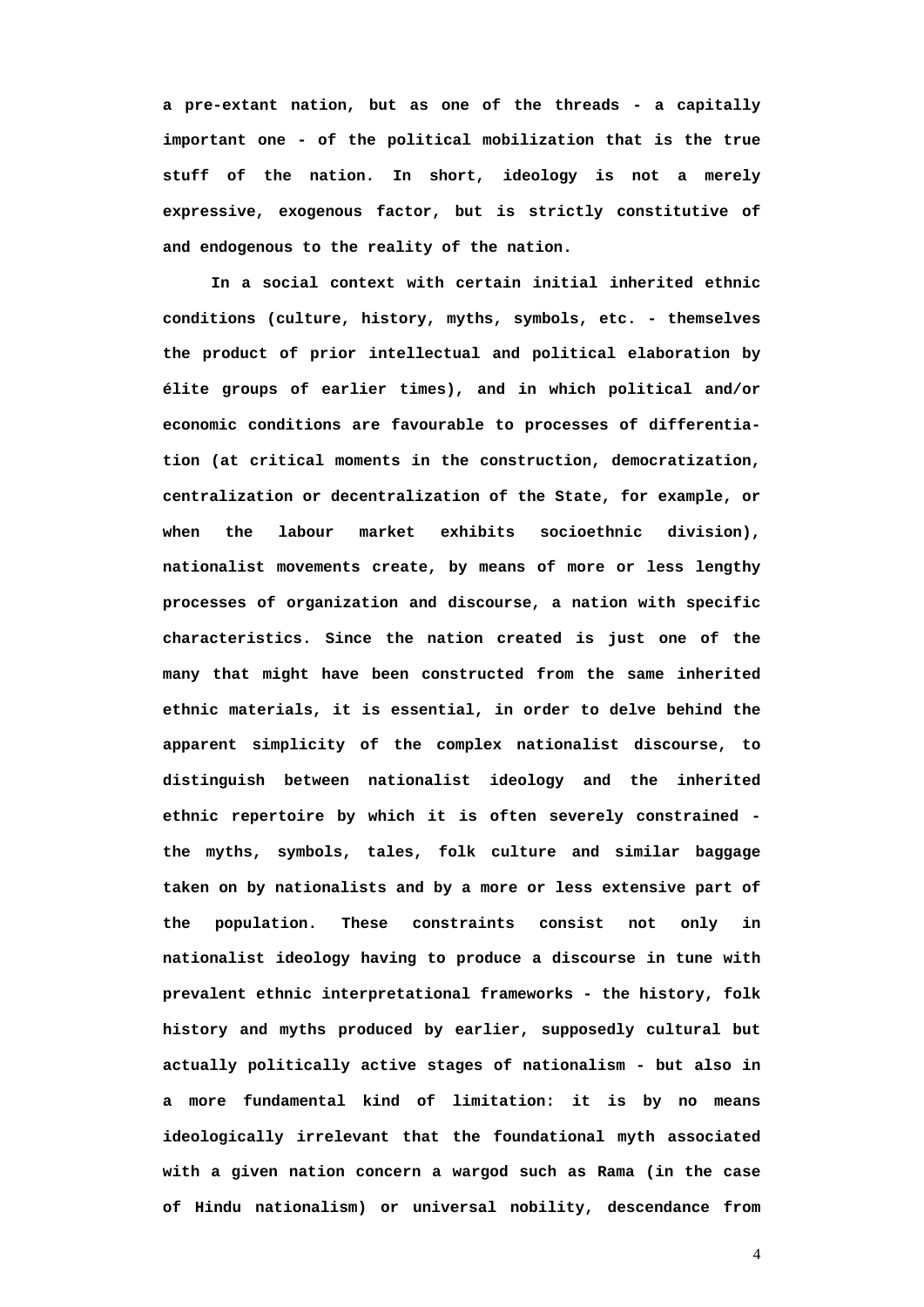**Tubal and fundamentalist Catholicism (as in early Basque nationalism). Note that the complexity of nationalist discourse and of the roles of nationalist ideology and mobilization in the genesis of nations involves at least two main questions: the constitutive efficacy of ideology (i.e. its effectiveness, together with the necessary structural factors, in the construction of nations); and the fact that the nationalist issue is not reducible to a false choice between identity and interest. The second of these areas will be discussed in the next section; here I concentrate on the first.** 

**It is somewhat surprising that many characterizations of nationalist ideology offered by specialists consider claims for self-government, self-determination or sovereignty to be, if not**  *the* **defining feature, then at least a central one. To mention only two reputed authors that I have already cited, Anthony Smith states that nationalism is an ideological movement designed to obtain and maintain the self-government and independence of a group, some of whose members believe to constitute an actual or potential nation (4), while Hechter asserts that "nationalism is a collective action designed to render the boundaries of the nation congruent with those of its governance unit" (5). The action of nationalist ideology nevertheless goes far beyond setting up self-government, secession and Statehood as objectives. The task of nationalist ideology is in fact to constitute the nation itself: to use common traits such as race, language or religion to construct an "us" from a population divided by class, local interest and numerous other differentiae; and at the same time, necessarily, to define "them" - foreigners - as the antithesis of the members of the nation. For the ingredients of the nation are not given**  *a priori***: as Hans Kohn (6) pointed out, none of the elements that can confer nationality is essential, multiple variations**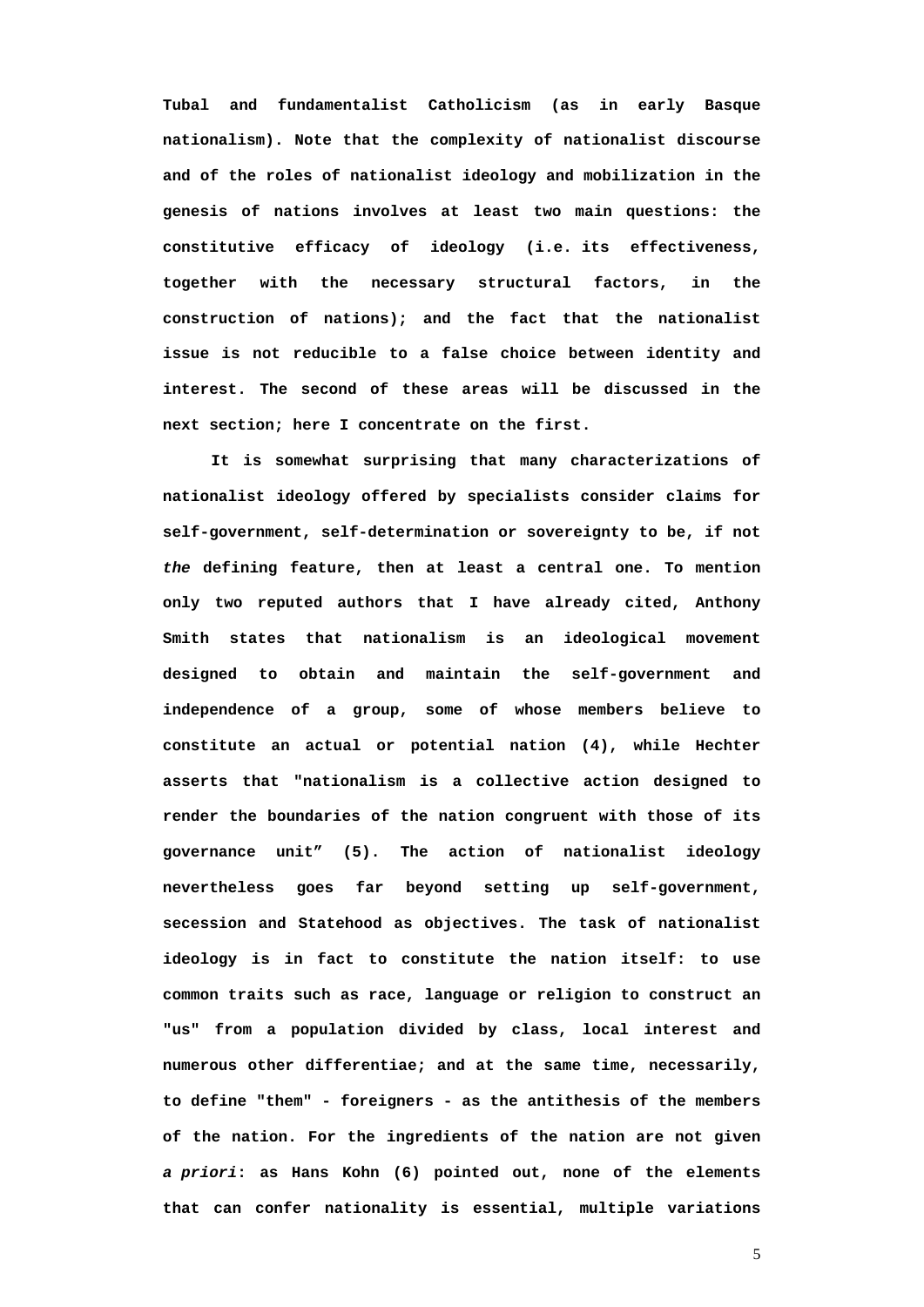**and combinations of these elements being observed in practice.** 

**At its positive pole, nationalist ideology constitutes a certain group of individuals as a collective subject with a remote origin, common forebears, a shared history, a set of patriotic myths and symbols, and a future in which freedom is identified with self-determination and self-government. At its negative pole, it creates a concept of foreignness through a series of binary oppositions (nation** *vs.* **State, own** *vs.* **alien, friend** *vs.* **enemy, racially pure** *vs***. half-bred, etc.) that through opposition or negation relate the objective facts of the group's ethnic character with other kinds of entity (other ethnic groups or nations, undesired political institutions, etc.) so that the construction of otherness is just another way of constructing sameness and the antagonistic stereotype of foreignness becomes a vicarious bearer of the national identity that is being asserted (7).** 

**Summing up, and without wishing to understate the complex role that we have seen to be played by nationalist ideology, we may nevertheless consider the content of an ideal traditional nationalist ideology to centre on the following core postulates.** 

- **1. Humankind is composed of a number of natural, substantial communities, i.e. nations.**
- **2. Each nation is internally homogeneous, possessing a national identity based on its differential ethnic features.**
- **3. These specific national traits show the fundamental difference of a given nation from other human groups and nations, delimiting the frontier between "them" and "us".**
- **4. The freedom and, in the deepest sense, the authentic existence of individuals requires that they identify with a nation, to the extent that loyalty to the nation is required to prevail over loyalty to other groups.**
- **5. Nations can only be free and realize their potential when**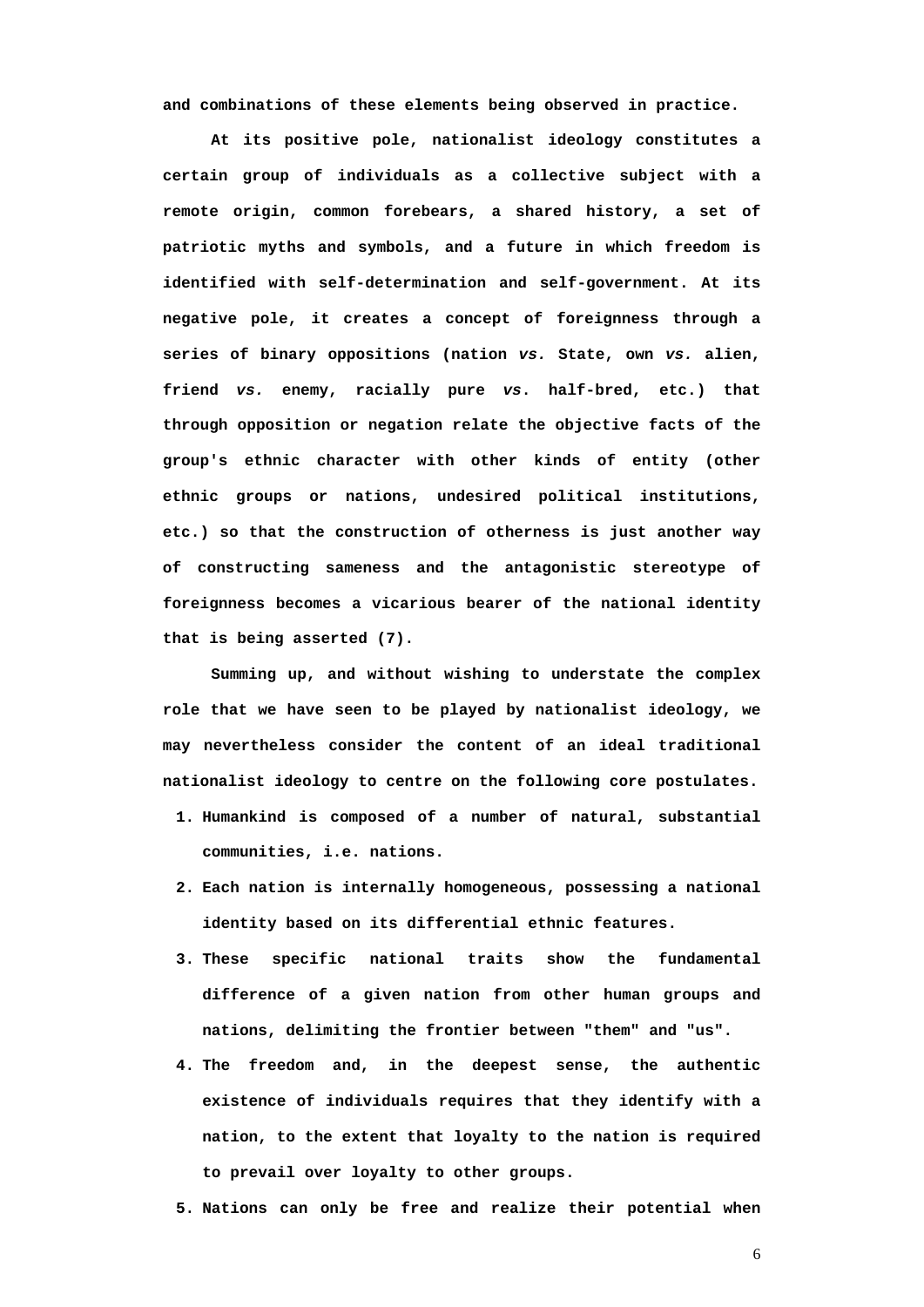**possessing an independent sovereign State.** 

- **6. The State should serve a single nation, tending to its language, culture and interests.**
- **7. Freedom and peace can only prevail worldwide when all nations are free and independent.**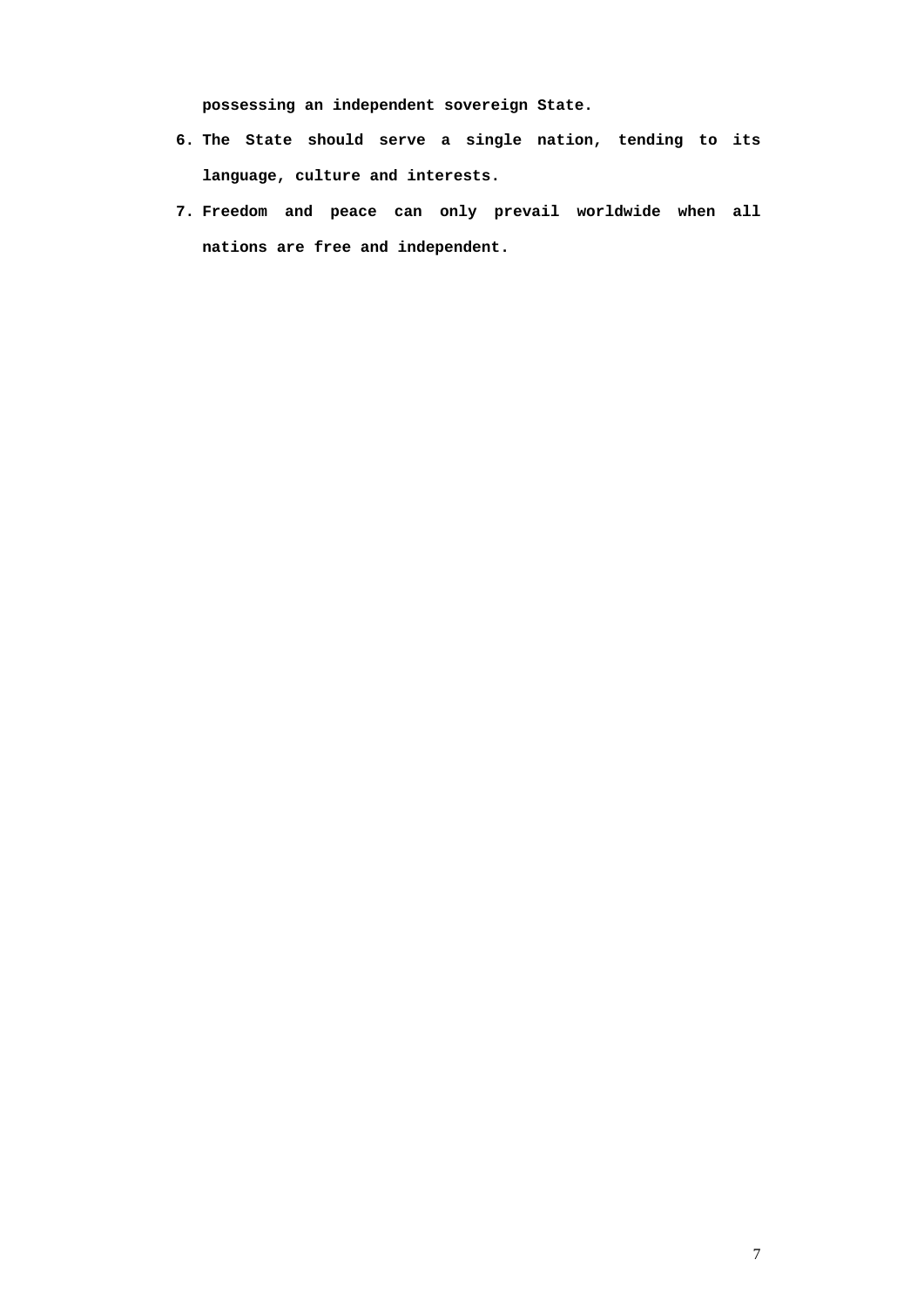### *3. Nationalism and political mobilization*

**Although nationalist ideology takes as its starting point a given ethnic capital - an inherited ethnic repertoire created by earlier intellectuals and movements - it acts not only by selecting and emphasizing certain differential characteristics at the expense of others, but also by relating them to very specific social and material interests, to the advantage of certain groups and the disadvantage of others. Nationalist ideology is thus a highly effective combination of interests and affective ties (8), being the role of emotion a short-cut to attain political ends, an overriding consciously desired value (9). Ethnic identity is configured as a unique mythico-symbolic complex composed of emotional, expressive elements (feelings and loyalties) and instrumental political interests that are only meaningful through the former. In fact, nationalist ideology is a particular way of creating an identity for collective subjects that possess certain interests, linking, as it does, signs of identity and interest. It must nevertheless be stressed that, like identities, interests (preferences) are not completely given** *a priori* **and independently of political process, but are constituted ideologically (politically) through endogenous processes, one of the most decisive of which is the definition of collective subjects with their own interests, i.e. of ethnic and national groups (10). Processes of national construction thus consist in the establishment of links between élite groups and the masses, and the crystallization of a national community within which both material and symbolic intercourse are conducted. In this way the genesis of national identities is not an obstacle to the politicization of conflict regarding material interests, such as class struggles, but a decisive factor in favour of this process. Without on-going processes of national**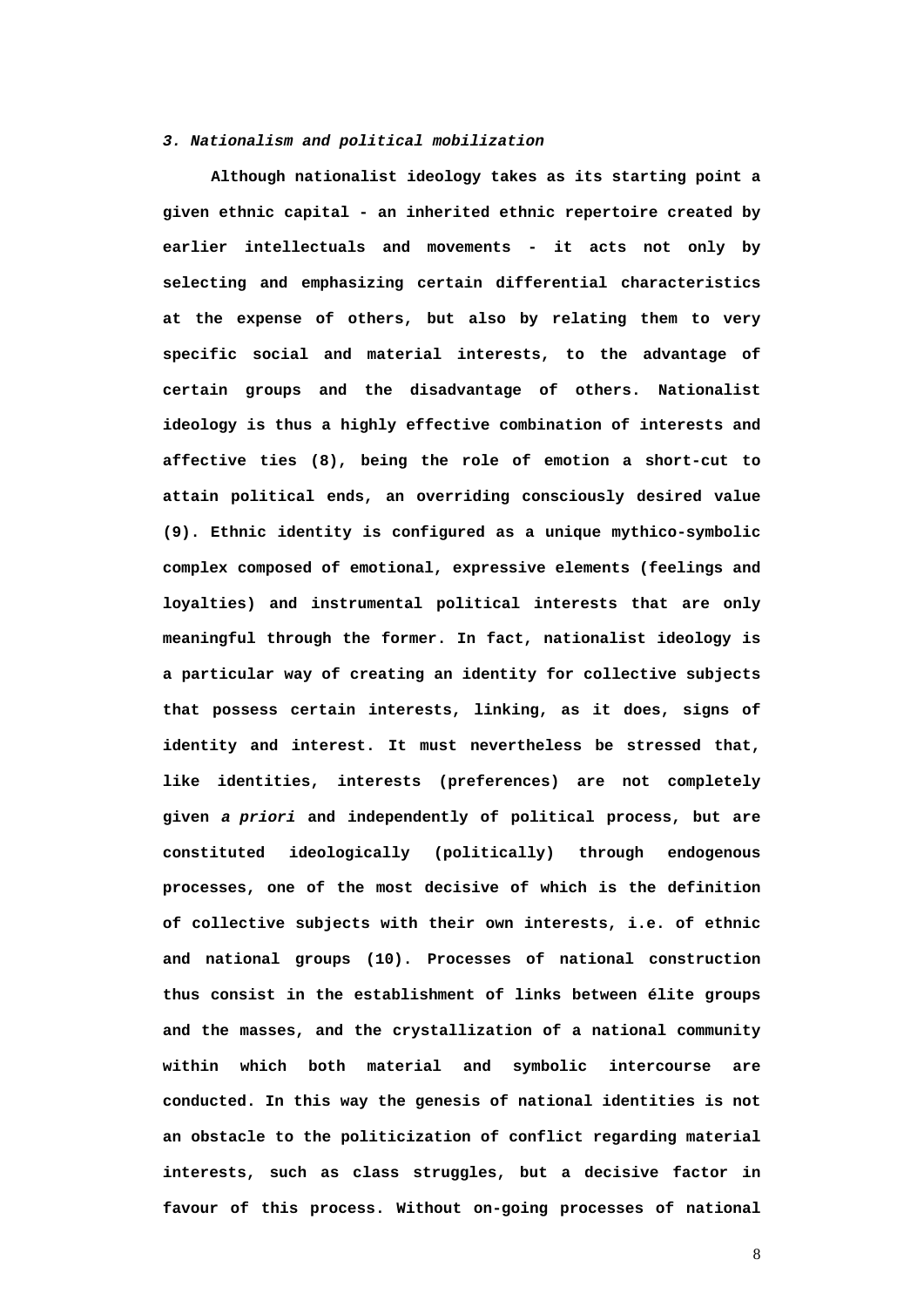**construction the kindling of conflicts based on class identity is much more difficult; in fact, the spread of class ideology among large groups is more a result of the process of national construction than an autonomous phenomenon that is alternative to the latter (11). As we shall see later, it is this internal ideological conjunction of** *a***) the differential characteristics of nationality (race, language, history, etc.) and** *b***) the interests of the groups composing the national community, that dictates the political orientation of each particular nationalism.** 

**In recent years, analyses of social movements have placed increasing emphasis on considering their cultural nature, as phenomena capable of formulating and propagating collective identities and worlds of meaning (12). This viewpoint is of enormous value for analysis of nationalism as mobilization and ideology. The complex reality of ethnicity is political and cultural, it is not a given social bedrock but the product of politics and collective action; as we have seen, its properties derive less from objective attributes than from the meaning given by a group to certain of its cultural, territorial and historical characteristics and to its interactions and shared experiences, initially by certain élite subgroups and subsequently by the majority (13). In producing its version of ethnicity, nationalist ideology revises and stylizes its references to the objective facts, preferring to generate symbols; the realities of a distinct national language and relevant history are continually reinterpreted mythicosymbolically and through political action (14). Nations are not only "imaginary communities" (15), but "phenomena of the masses, not of elites" (16), so it would be vain to attempt to grasp the resulting elusive collection of myths, traditions, values and symbols without regard to the nature of the discourse by which**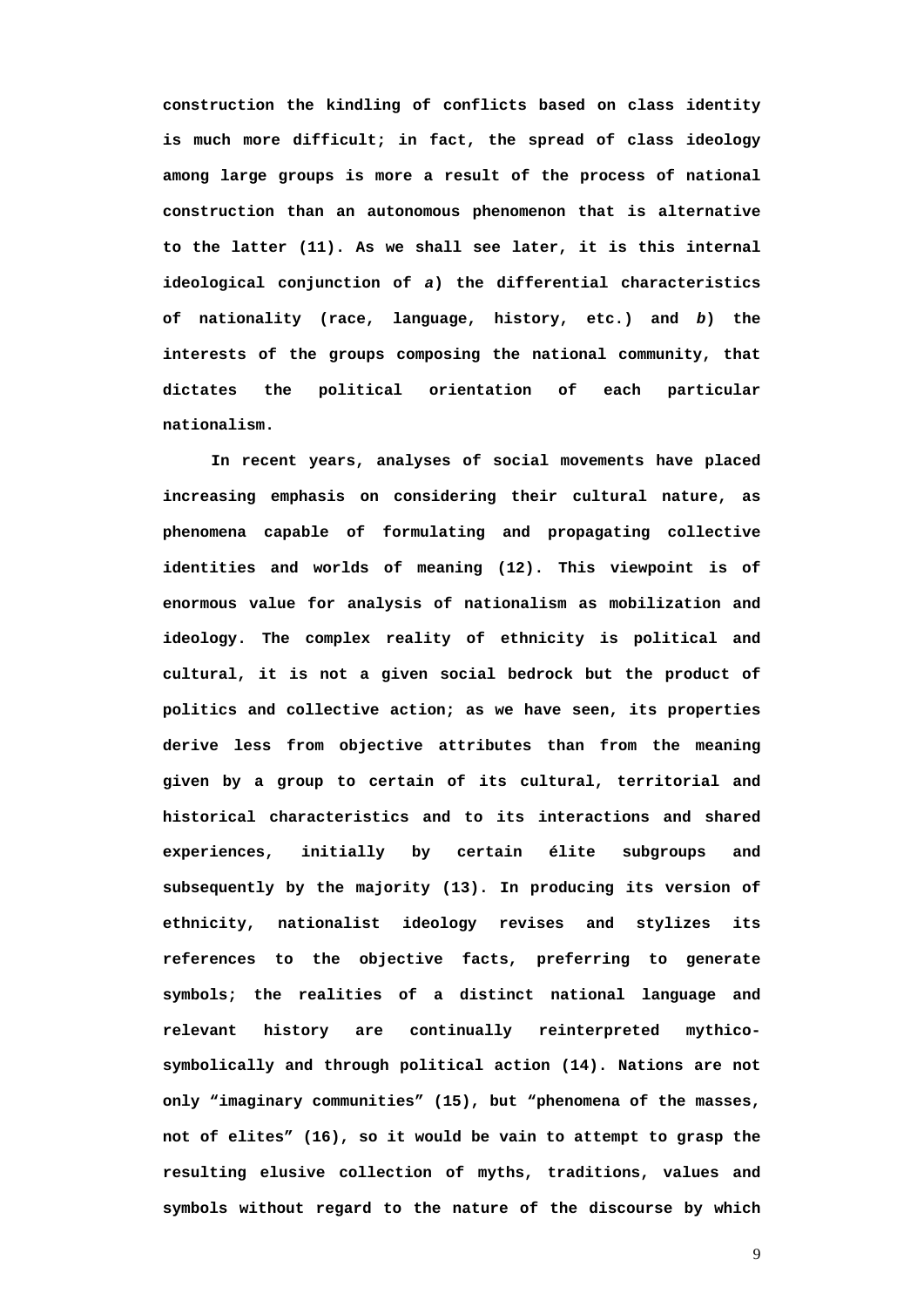**this idea of the nation is generated and propagated out towards the masses from élite groups and nationalist movements or parties. It is therefore necessary to complement an analysis of the social preconditions and rationale of mobilization with both ethnosymbolic examination of the ethnic raw material of nationalism and case-by-case analysis of ideological specifics the internal organization and transformations of ethnic differentiae and the manner in which their political significance is created by the formation of external relationships with political ideologies and values (17).** 

**For this purpose a very useful concept is that of the**  *frame***, a set of elementary, schematic collective beliefs that bestow meaning upon participation in collective action (18). Sometimes intentionally created, by means of "framing strategies", sometimes unconsciously as the result of such strategies having created a "mobilization frame", interpretational frameworks synthesize the fundamental elements of the discourse of nationalist movements: a sense of historical injustice or oppression (grievances), membership of a homogeneous, well-differentiated community, and motivation for political action (19). We have already seen that the significance of national oppression must often be analysed as a**  *relative* **deprivation, so to speak, as the frustration of expectations that have been generated ideologically by nationalist discourse (see, for example, point 5 of the list presented at the end of the previous section). We have also stressed that nationalism generates collective identity by means of mechanisms that involve the aggregation and selection of differential traits (language, religion, race, history, etc.) and that produce stereotypes of the distinction between "us" and "them" by exaggerating differences from things foreign and minimizing internal differences within the community. For the**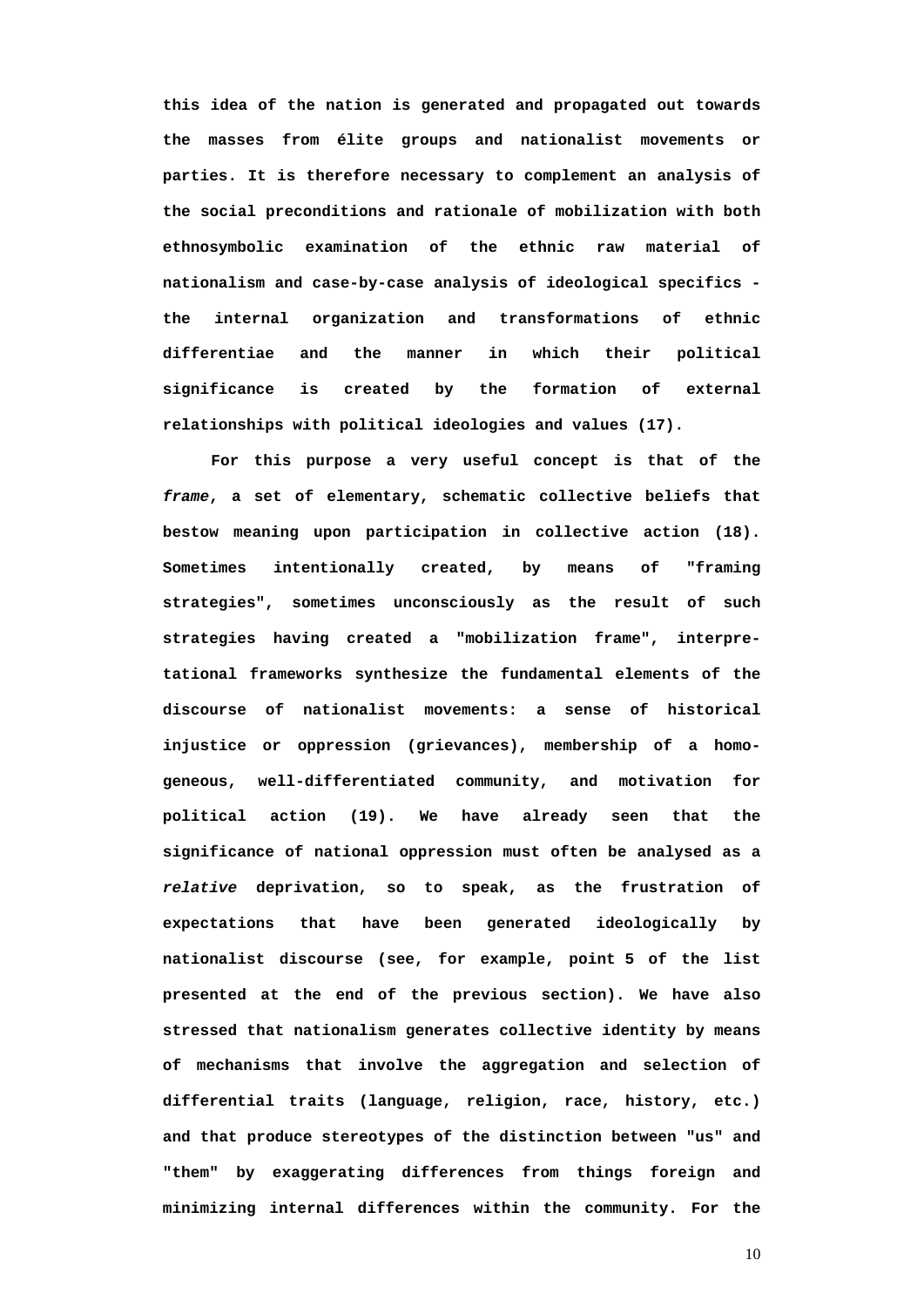**purposes of mobilization, the ambiguity of myths and symbolswhat Barthes called their "happy clarity"- is a marked advantage that makes them extremely effective in bringing a community to see itself as, naturally and self-evidently, and regardless of internal disputes or external similarities, a "Nation". Finally, let us recall that sharing a common ethnic matrix and socioeconomic interests constitutes potential for mobilization but is not sufficient for mobilization actually to come about; for this, it is also necessary for the potential to be activated, and to this end the mythico-symbolic complex constructed by nationalist discourse not only exacerbates the "us"-"them" distinction but provides emotional elements that fuel mobilization by spurring to altruism, cooperation, selfsacrifice for the motherland, heroism - and possibly atrocity (20).** 

**It is clear from the above that the interpretational frameworks of nationalism do not express or reflect a preexisting objective national reality, but instead support rhetorical strategies for the construction of ethnonational differences by highlighting certain differential traits and blurring others, by pressing certain political objectives and ignoring others, and so on. Because of this capacity to shape evidence of an age-old, homogeneous nation, they are invaluable tools for the promotion of collective action. The more emotional, radical and discriminatory a nationalist discourse, the deeper it digs the trench between "us" and "them", the more effective it is in mobilizing its audience. But such intensity is not without its drawbacks: it presents nationalist leaders with a problem of "frame dealignment" consisting in limited political credibility due to excessive radicality. It is the difficulty of striking a balance between effective emotivity (only acceptable to a minority) and the moderation necessary to**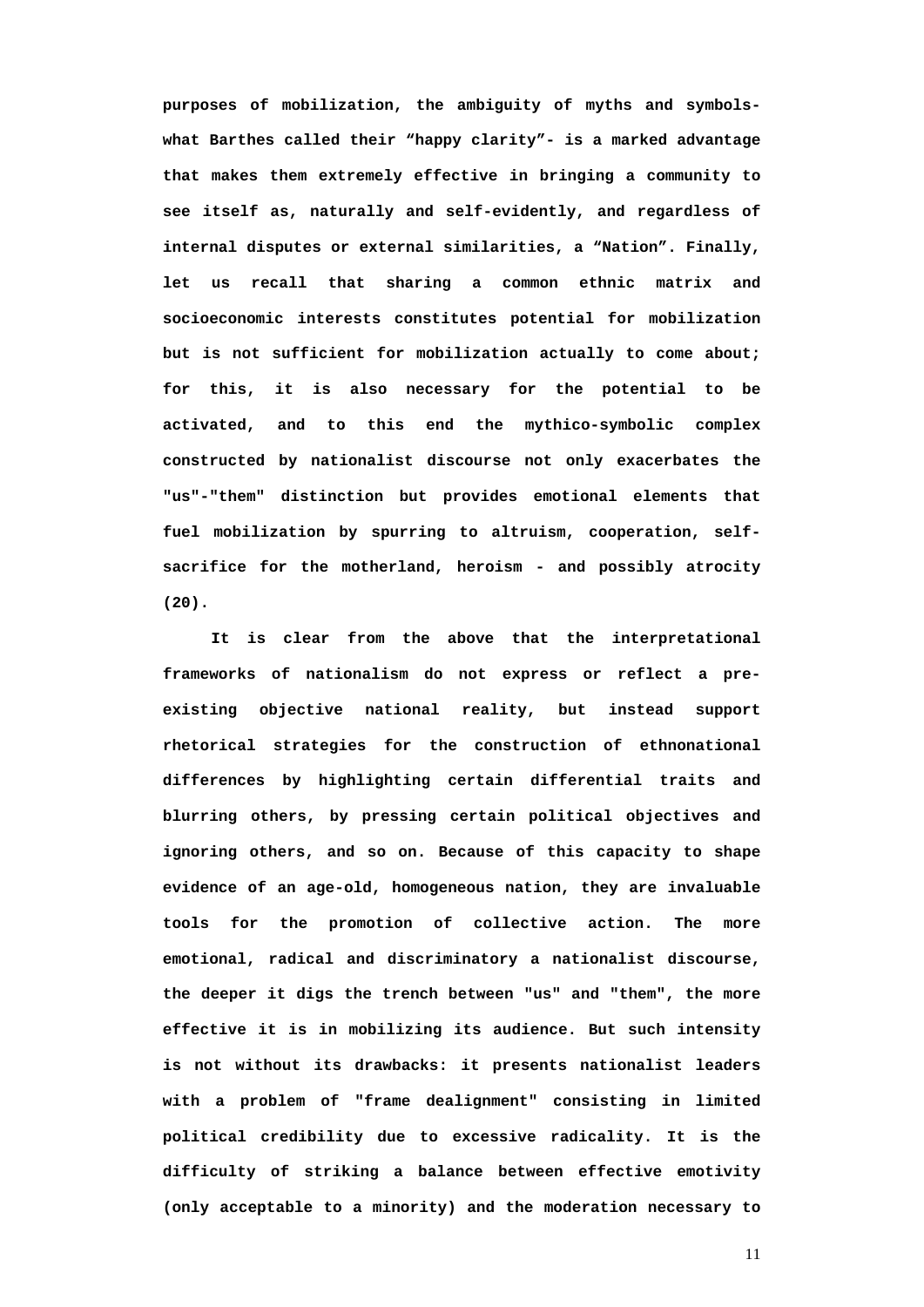**broaden support (in elections, for example) that gives rise to the ambiguity and polysemia that are characteristic of nationalist discourse, and to its oscillations between radical diatribes addressed at unconditional adherents and more temperate formulations aimed at a wider public.** 

**From the point of view of ideology, our interest in this paper, a nation is the result of a process of "frame alignment" (Snow and Benford 1988), the mythico-symbolic overemphasis of an original community as an entity that is natural and self-evident not only for nationalist intellectuals and leaders but also, because of its resonance with a pre-existing frame of popular beliefs concerning ethnicity, for a large part of the society to which nationalist discourse is addressed. This heuristic process efficiently spreads a perception of the community as not being politically and socially contingent, one possible outcome of many that might have emerged from the same ethnic and structural context, but substantial and immutable, rooted in antiquity and essentially defined by its central ethnic differentiae: a collective name, a myth of common ancestry, a shared, linear history, a distinct culture, association with a particular territory, patriotic solidarity, a rejection of all things foreign, etc. In this way, a given nationalist account of the nation it promotes is constructed by "symbolic packaging" of various specific interpretational frames, and is thus the political result of a particular nationalist framing strategy. And it is this strategy – the short-cut and saving-time device in which the complexity of values, ethnic differentiae, socioeconomic interests and political objectives are simplified, coordinated and marshalled - that determines both 1) whether a nationalist ideology will succeed in taking root among the masses (for which purpose its version of history and its myths and symbols must be attuned with the "received ethnicity"**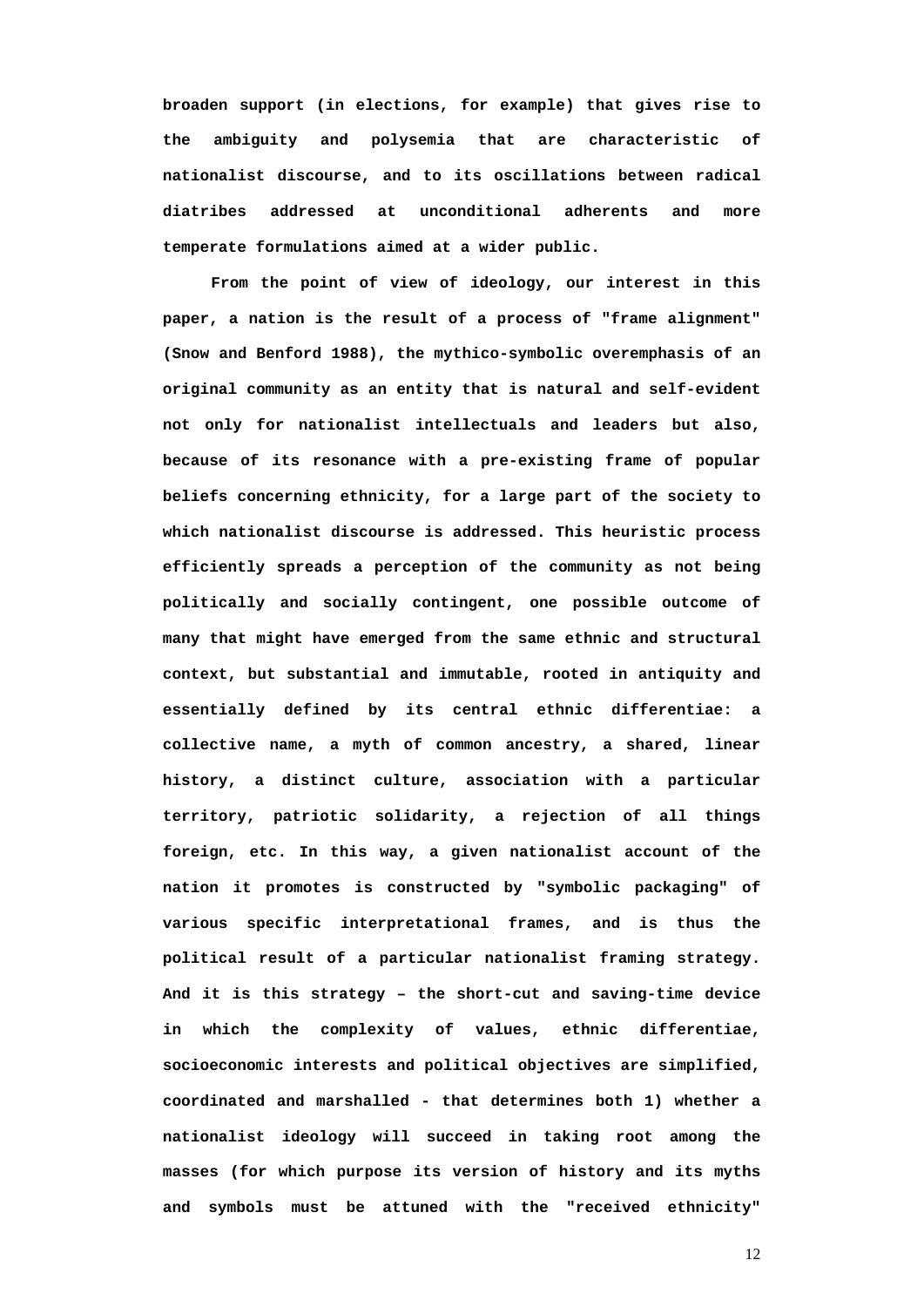**installed in popular awareness, so as to create consciousness of nationality), and 2) the political orientation of the nationalist movement (its strategic repertoire, the identity of the "genuine" members of the nation, the proposed form of selfgovernment, potential allies, whether community and future State are democratic or authoritarian, etc.).** 

**To explain the extraordinary attraction and power for mobilization of nationalist ideology, attention must be paid to the detailed fabric of nationalist discourse, to the structures and devices it employs. To begin with, it makes use of moral, factual and aesthetic framing devices that are so woven together as to create a world of meaning in which the identity of the individual dissolves "naturally" in the collective identity of the nation: morally, the relationship with the motherland is presented as a duty owed to a collective entity endowed with rights of self-determination, linguistic standardization, etc.; factually, the identity of the nation is supported with "objective" evidence of its singularity (language, race, territory, etc.); while aesthetically, myths of a "golden age", of common ancestry, etc. reaffirm a notion of the nation as an unescapable natural fact in contraposition to the State, an artificial entity. Summing up, the nationalist framing strategy employs the following three main devices.** 

**1. An appeal to objective facts that aims to prove that the national question constitutes a real grievance by showing both** *a***) the objective existence of a nation founded on common ancestry, unquestionable internal cultural homogeneity and objective difference from other nations, and**  *b***) this nation's lack of liberty, its oppression by other nations within or outside the State it belongs to, and the threats to its survival.** 

**2. An appeal to moral responsibility that rallies its audience**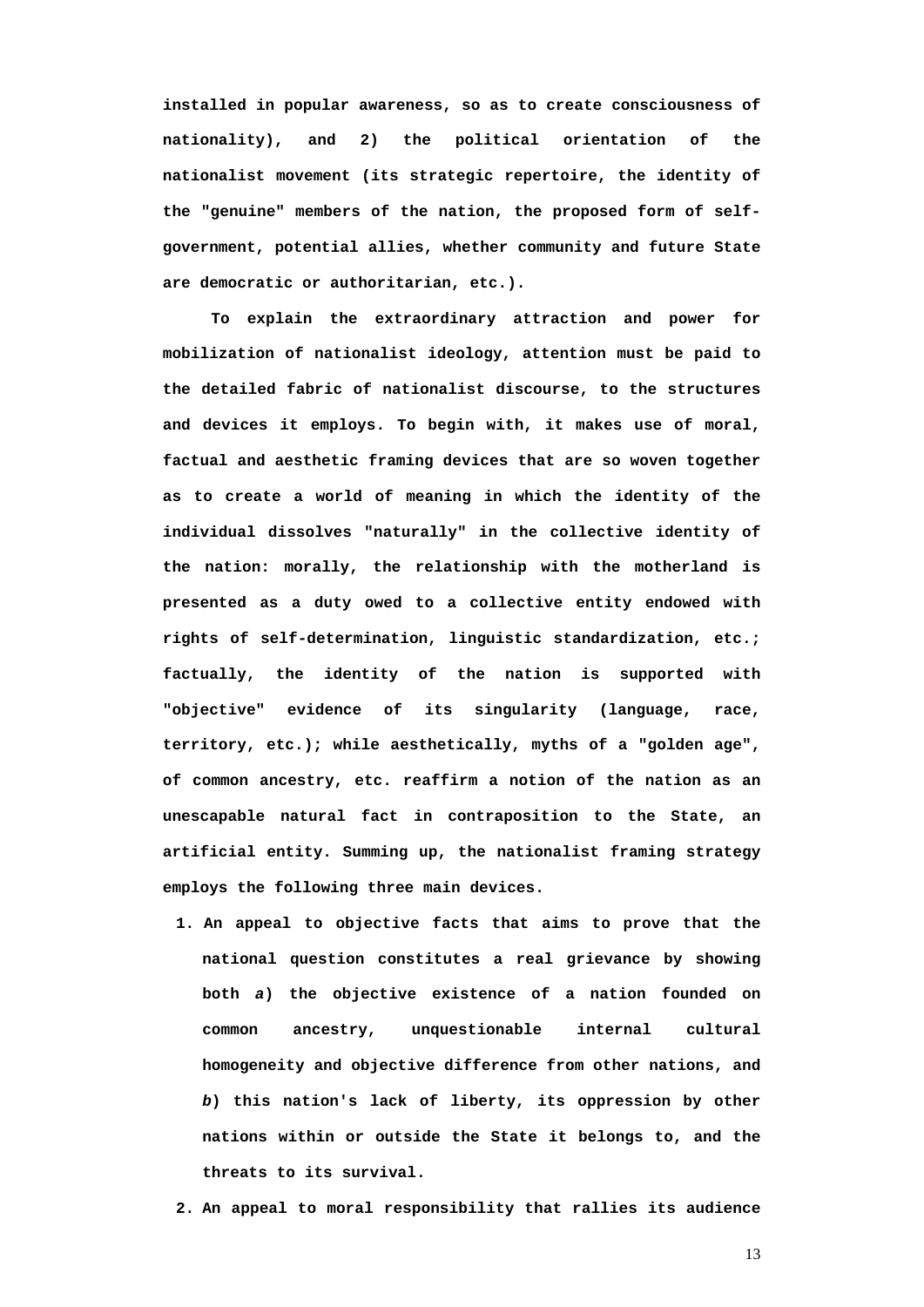**around values and principles which cast the current situation of the nation in a gloomy light (contrasting modern decadence with the golden age), point to a need for regeneration and liberty, and inspire mobilization and the defence of the nation regardless of personal sacrifice.** 

**3. Propagation of a style of thought that accepts the nation as the only setting for the genuine existence of the individual and as the object of ultimate loyalty.** 

**These devices act to pursue three tasks that are decisive for nationalist political mobilization and national construction: the creation of diagnotic, prognostic and motivational interpretational frameworks (Fig.1). I shall examine each of these types in turn.** 

**Nationalist** *diagnostic frameworks* **identify certain events or realities as intrinsically problematic, as symptoms of a broader syndrome that lends them meaning and urgency: the national question. They not only point to objective causes of national grievance, but also to the agents responsible for those causes (another nation preventing the creation of the nation's own State; foreigners whose presence threatens cultural homogeneity; a neighbouring nation threatening annexation; etc.), charges of responsibility that in turn involve the attribution of motives, spurious interests and malignancy to the culprits, be they foreigners or nationals. This kind of framework is highly effective for the purposes of mobilization because it identifies communities and other national minorities to which it assigns the role of antagonists, thereby simplifying rejection of the** *status quo* **by personifying the causes of the nation's ills.** 

*Prognostic frameworks* **present an alternative, a plan, a solution for the problems diagnosed, both as regards the regeneration of society as a community that is internally**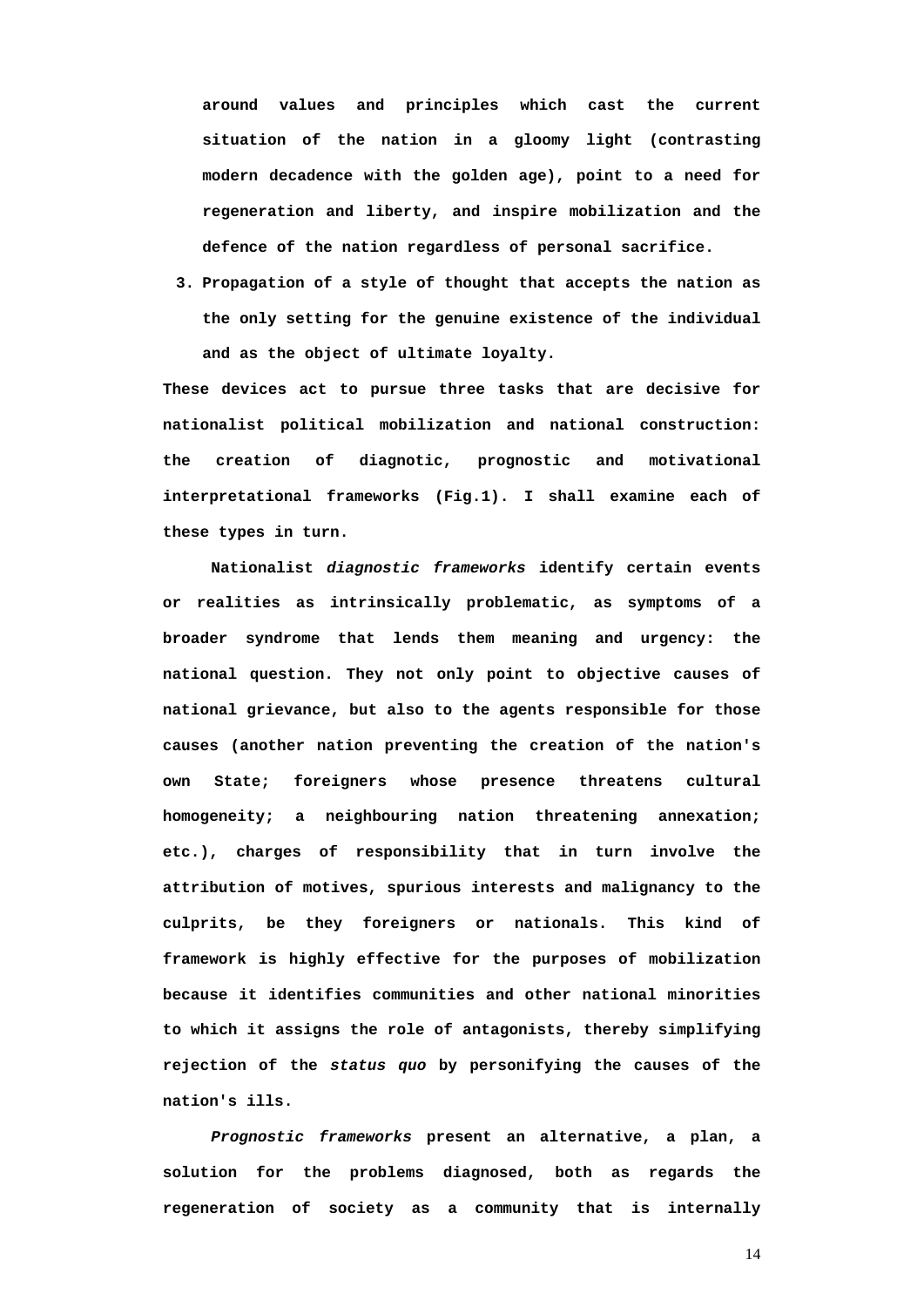**homogeneous, externally well-differentiated, culturally and linguistically standardized, and endowed with a politically expressed nationalist conscience; and as regards the political objectives of mobilization (self-determination, sovereignty, secession). The plan includes identification of its protagonists, the leaders of the movement that promises to be the nation's salvation, by designation of nationalist intellectuals and parties as self-legitimated spokesmen of the whole collective entity.** 

**Finally,** *motivational frameworks* **provide a repertoire of stimuli to mobilization: dramatization of the problem, a sense of belonging in which emotion plays a key role, reverence of the real or supposed precursors of current nationalist leaders, exaggeration of the nation's internal homogeneity and of its differences from other nations, insistence on the inevitability of the success of the nationalist struggle (which acts to reinforce the plausibility of its objectives), etc. And these frameworks also include a repertoire of actions - of means proposed as fitted to nationalist ends - that may veer between nonviolent expression of claims, presentation of candidates at elections and participation in parliamentary process, to violent attack upon the external (or internal) enemy.** 

# *4. Ideological variants of contemporary nationalism*

**Now we have seen the general structure and functional relationships of nationalist discourse, in this section I shall sketch the main variants that may be observed at the start of the 21st century, although in this essay my characterization of these variants must be very brief. Before doing so, however, some preliminary remarks are in order.** 

**Firstly, it may be as well to state explicitly that we are not concerned here with a typology of contemporary nationalisms**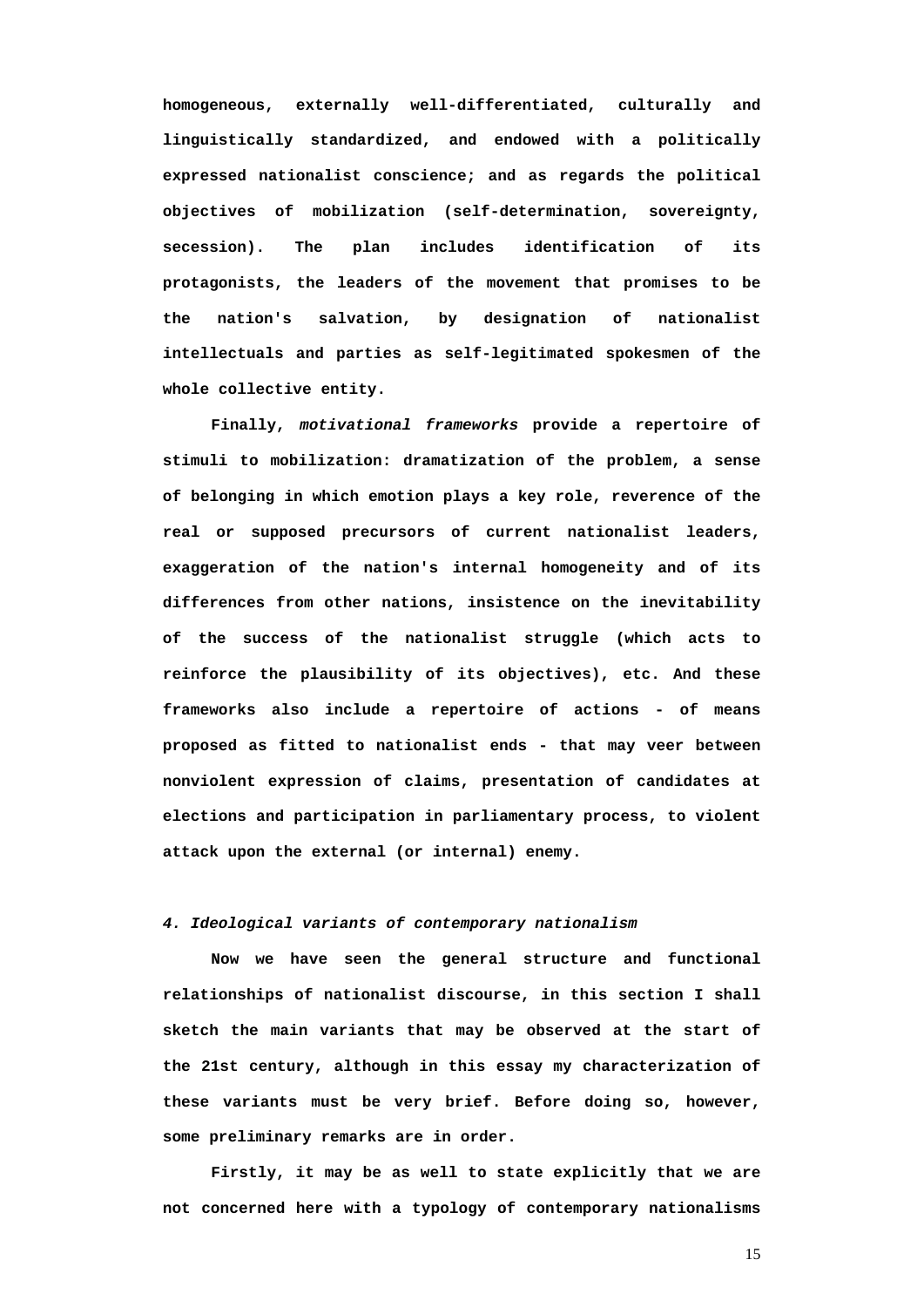**based on their social and political context, i.e. with their classification as nationalisms in plurinational States, as nationalizing States, as based on national minorities, as involving** *irredenta***, etc.; this kind of classification has been attempted elsewhere (21). Nor are we concerned here with the analysis of the key inner relationship between nationalism and its intersecting ideological "host-vessells": liberalism, conservatism or fascism (22). What is of interest here is a typology of nationalisms as regards their ideology, a typology based on differences in the nature and morphology of, and relationships among, the elements appealed to in the construction of ethnicity, and on differences in the relationships among ethnicity, group interests and politics; in short, a classification in terms of variations in the ideological structure discussed in earlier sections of this paper.** 

**The classification of the latter type that has hitherto been used most frequently is perhaps the distinction between**  *ethnic* **and** *civic* **nationalism. According to this scheme, in ethnic nationalism the nation is conceptualized exclusively on the basis of the ingredients of ethnicity (race, in more biologistic versions; culture or language in others), whereas civic nationalism defines it exclusively on the basis of territory and of the rights and safeguards of its inhabitants all of them. Consequently, even the more culturalist variants of ethnic culturalism are held to tend inevitably to exclusivity, thereby curtailing the rights of citizens as individuals; while civic nationalism is held to be culturally neutral and hence clearly political, inclusive, and beneficial for the establishment of the principles of citizenship, democracy and freedom. As we shall see below, although this dichotomy highlights certain real issues concerning the democracy of**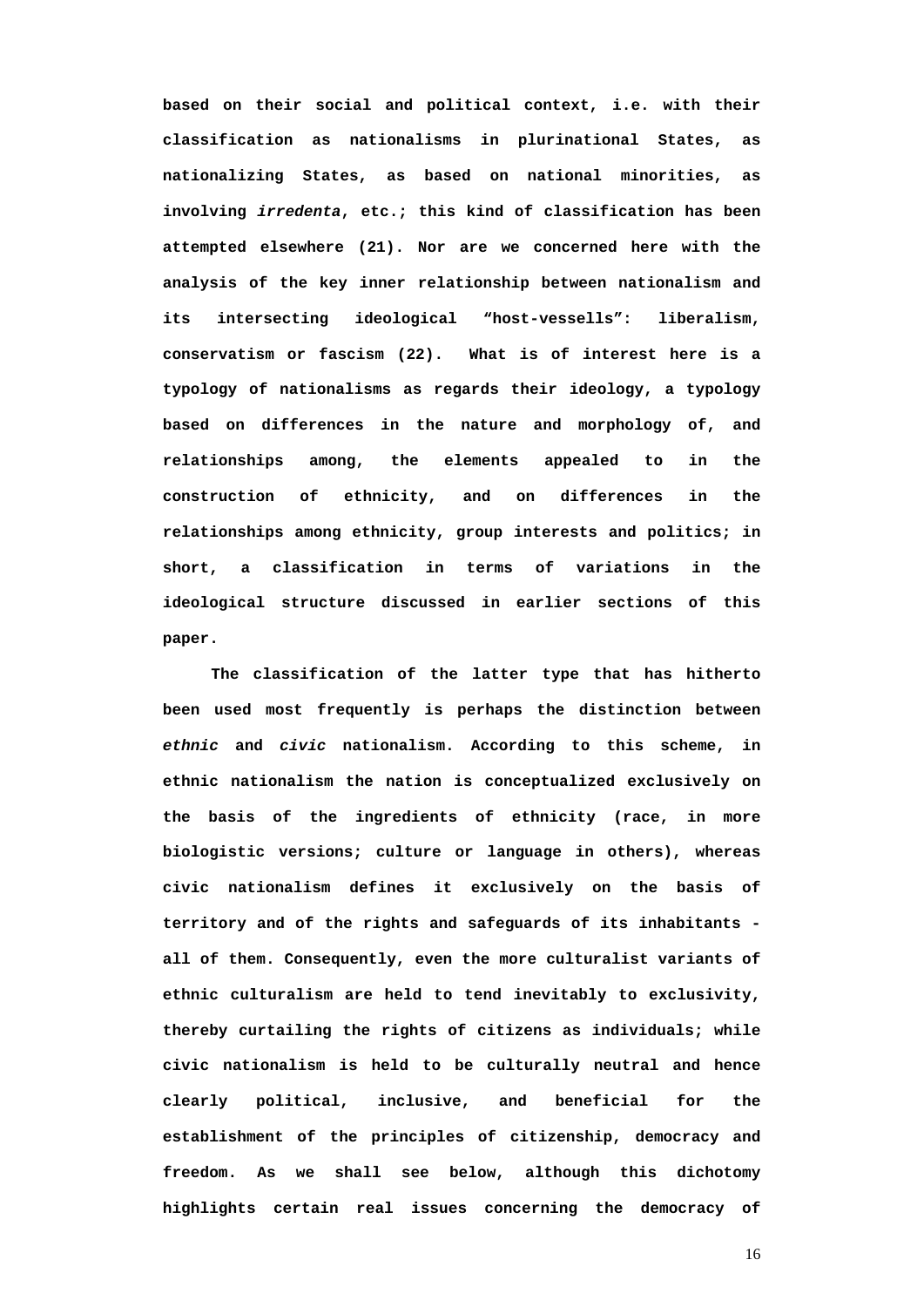**ethnic nationalism, it is not generally tenable because its excessive Manichaeism not only creates more difficulties than it solves, but in fact makes no attempt to address the nub of the problem, the relationship between culture and politics.** 

**In the first place, protection of the cultural context of the individual need not necessarily crystallize as the imposition of restrictions on individual rights and safeguards, for cultural health can be viewed and treated as an unavoiable requisite for the freedom and autonomy of the individual and the pluralism of society. Secondly, civic nationalism has never actually been neutral with regard to culture, since all States, including France and the United States (the classical examples of civic patriotism), have imposed upon their citizens a specific culture, a specific language, a specific account of history and a specific set of myths and symbols. Thus ethnic and civic nationalism both feature cultural determinants and both ignore, albeit for different reasons, the demands of democracy with regard to the cultural nature of citizens.** 

**The ethnic-civic dichotomy thus leaves unanswered the question of what ideological characteristics lead to some nationalisms being liberal, pacific and democratic and to others being violent, xenophobic and authoritarian. An approach to this problem that is very common in analyses of nationalist ideologies consists in focusing on their external relationships with other kinds of ideology (liberal, conservative, fascist, etc.) and to deduce the political orientation of each particular nationalism from the relationships observed in that case. Nevertheless, although interaction with other ideologies evidently influences the political configuration of nationalisms, I shall sketch here, in keeping with the arguments of earlier sections of this paper, a typology constructed on the basis of the** *internal* **structure of nationalism, i.e. with regard**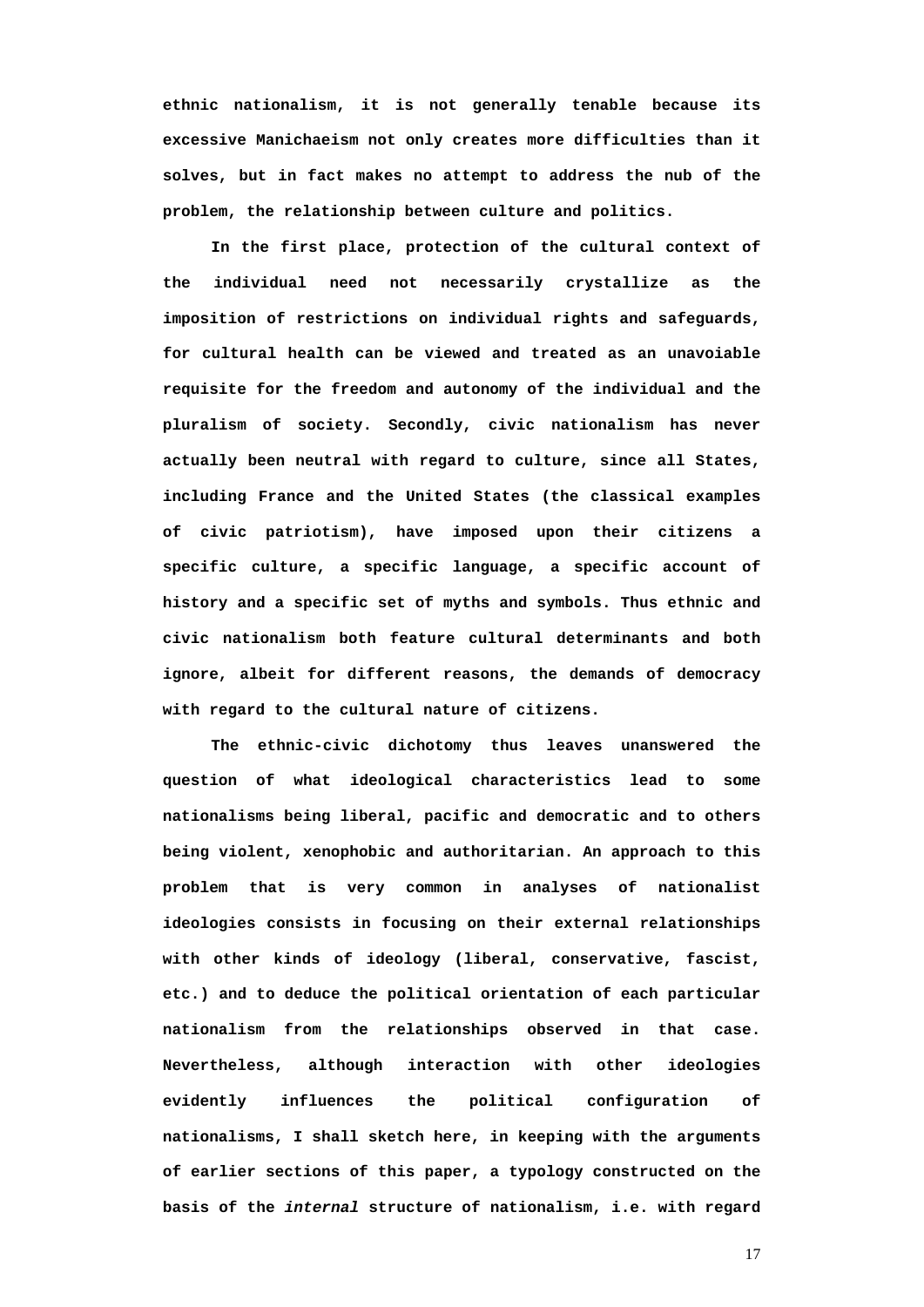**to differences among the sets of rhetorical practices and framing strategies that are observable in its discourse.** 

 **Specifically, I suggest that there are three main types of contemporary nationalist ideology: namely,** *organicist nationalism***, centred on the concept of nation as ethnic group and heir to the xenophobic, authoritarian tradition that has so often surfaced to fuel past and present ethnic conflicts;**  *culturalist nationalism***, which by ridding its concept of ethnicity of its more biologistic and determinist elements endeavours to reconcile the protection of national culture and language with the normative requirements of liberalism; and**  *pluralist nationalism***, an emerging type that, while shunning cosmopolitanism in its defence of national culture and language as the context of citizens' autonomy, nonetheless radically democratizes the concept of nation, compensating any loss in mobilizational capacity (compared with ethnic nationalisms) with the greater inclusiveness achieved by its welcoming a broader collection of groups to participate in the national community. It is perhaps as well to stress that these three kinds of nationalism are ideal types that are intended to act as points of reference allowing location of particular real contemporary nationalisms, in accordance with the ideology inherent in the internal structure of their discourse, in a continuum that ranges from extreme ethnicism to thorough democratic politicization of the concept of nation. It should also be pointed out that upon close inspection it is the rule, rather than the exception, for nationalisms to exhibit considerable internal heterogeneity, different groups with substantially different politico-ideological positions vying with each other to impose their own criteria in the construction of the nation. With these caveats, let us now examine each of the above three ideal types in turn.**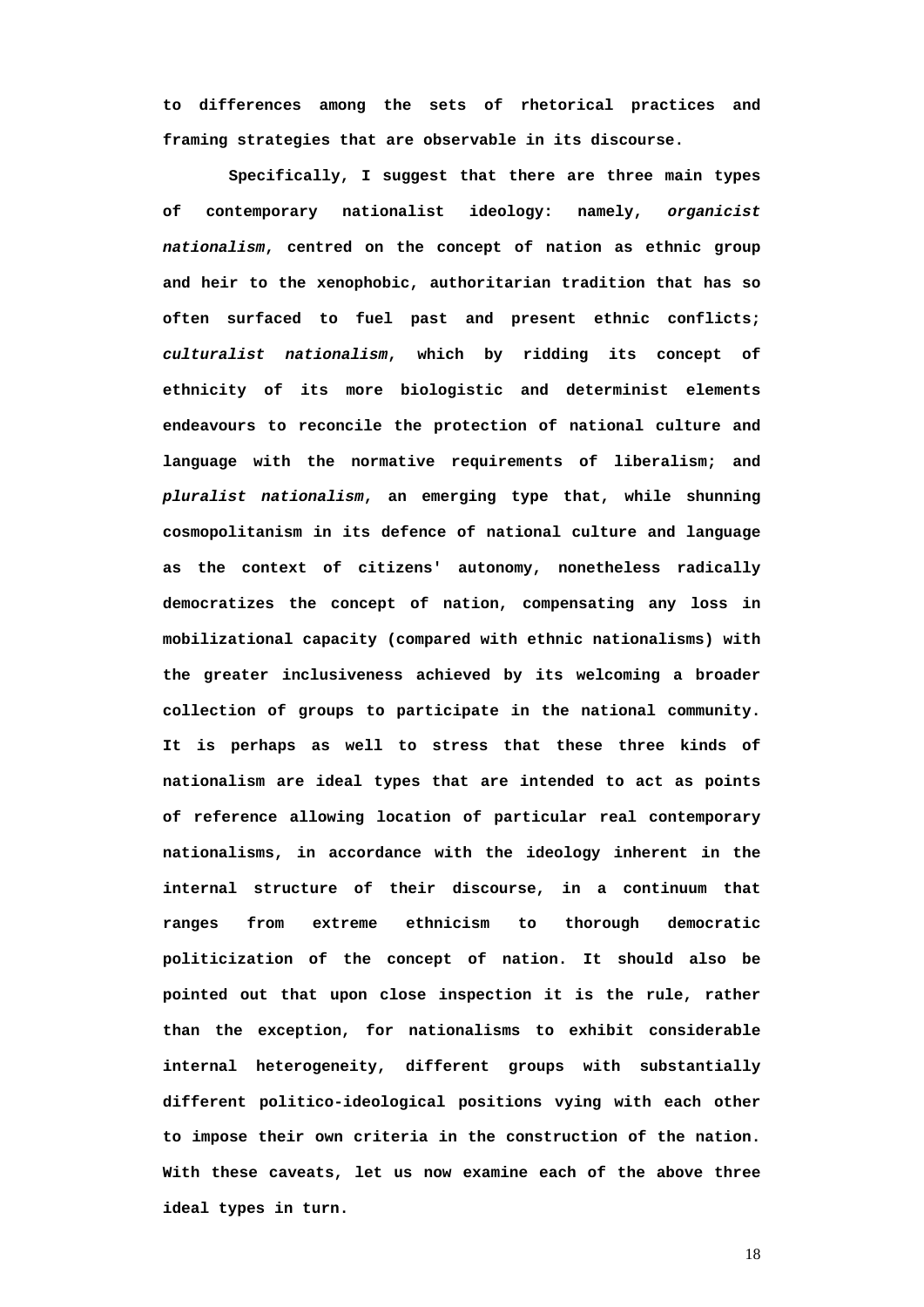*Organicist nationalism* **is based on a "thick" ethnic concept in which the nation is fundamentally defined by extremely determinist criteria, whether biologistic (race) or culturalist (***Volksgeist***, national history); see Fig.2. This determinism entails that the national community is internally homogeneous and exclusive, defined not only by classical differentiae such as race or language, but also by the nation's appropriation of ethical values (as reflected in custom) and, in some cases, religion, which are made specific to the nation in question. The "objectivism" of this concept of nation, founded on a thick ethnicity that presents itself as ontological evidence of the nation's existence as a natural entity, has three main ideological consequences. Firstly, it not only implies the establishment of a sharp distinction between "them" and "us", but also promotes the radicalization of this distinction as outright rejection or even hatred of all things foreign, as a distinction between friend and foe. Secondly, it leads to irredentism, i.e. to claims for the reintegration of ethnically kindred minorities of neighbouring States, generally with their "corresponding" territories. Thirdly, and perhaps most importantly - although often overlooked because of the political nature of nationalists' external claims to an independent State - it degrades the internal role of politics, making it the mere expression or exteriorization of practices that, as characteristics of the unalterable nation, are treated as immutable. Thus the political will of the nation's citizens is sequestered, virtually all discussion of specific demands - and, above all, of their desire to belong to the nation at all being deemed otiose, given that all such questions are in principle settled** *a priori* **by appeal to ethnic nature and custom. This** *ersatz* **politics effectively prevents the participation of citizens in all real debate, excluding them**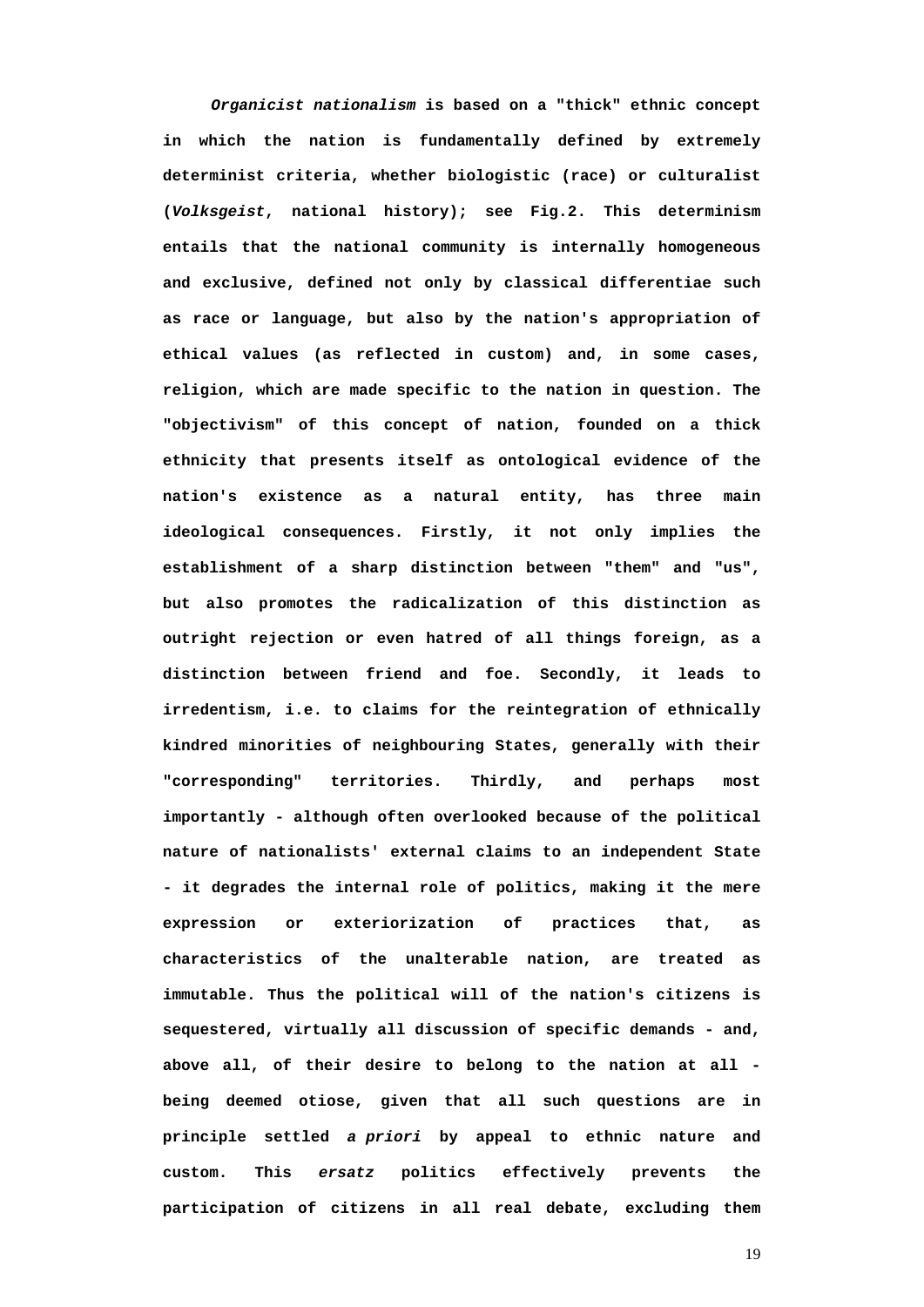**from the process of shaping the nation; in short, it excludes democracy.** 

**In keeping with these ideological traits, the logic of organicist nationalism not only rejects inclusion within a more extensive plurinational State, wherefore it pursues secession as a separate, independent sovereign State (in accordance with the fifth postulate listed above at the end of Section 2); but would also suppresses plurality within the resulting State, which would be founded as an ethnocracy as the result of applying the organicist concept of nation in implementing the tenet that the State should serve a single nation (the sixth of the postulates listed in Section 2). Externally, this organicist interpretation of the maxim "one nation, one State", which rejects all accommodation to actual current situations deriving from historical vicissitudes, favours belligerance in the form of annexionist irredentism and/or militarist expansionism, depending on whether its concept of ethnicity lays emphasis on race, language, religion or national history. Internally, it tends to lead to policies of compulsory assimilation of minorities, which are deprived of their own national rights and forced to adopt the language and culture of the majority; to positive, inequitable discrimination of the majority group both economically (for example, by giving it preference in job applications) and politically (by granting it preferred suffrage); and to various degrees of ethnic cleansing, including expulsion of non-nationals and, in extreme cases, genocide.** 

 *Culturalist nationalism* **differs significantly from organicist nationalism, the most important difference undoubtedly being that although ethnicity still lies at the heart of the concept of nation it is a considerably more refined concept of ethnicity that is employed, an ethnicity limited to cultural considerations (language, history, etc.) that avoids,**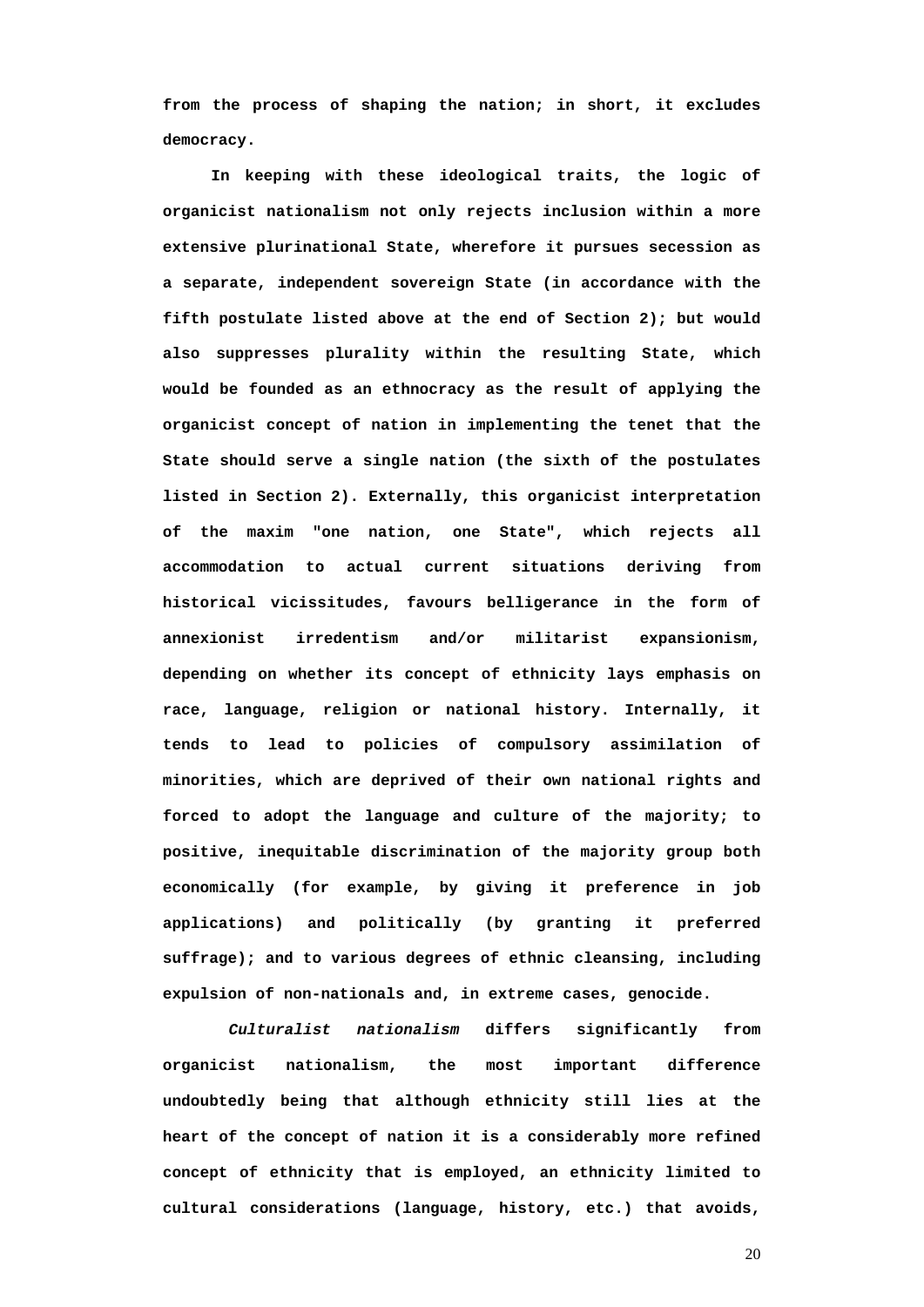**at least to a large extent, dependence on biologistic, determinist or axiological notions (race;** *Volksgeist***; religion, national values). The resulting concept is that of a thinly ethnic nation that is culturally homogeneous and monistic - it postulates** *one* **nation,** *one* **culture,** *one* **language - but is nevertheless clearly more accommodating, both as regards the positive and negative determinants of nationality and in its attitude to political processes proper (Fig.3). Its rejection of organicistic differentiae results in a pronounced reduction of both internal and external tensions: externally, "foreigner" is no longer synonymous with "foe", and recognition of cultural affinity with the inhabitants of neighbouring territories does not imply irredentism or political interventionism; and internally, the "thinning" of the concept of ethnicity facilitates political freedom and citizens' participation in the shaping of the nation. Although political freedom is still external to the concept of nation itself, which is constructed exclusively in ethnic terms (albeit of a cultural kind), the culturalist nation, unlike its organicist counterpart, is open to consideration of contributions from the democratic political notions of participation, rights, safeguards and pluralism when it comes to implementing its cultural monism in policies and institutions.** 

 **Since cultural nationalism countenances a degree of openness and democracy there arise tensions that may resolve in either direction: towards hardcore ethnicism or towards liberal pluralism. In itself, however, its maintenance of the ideal of cultural homogeneity implies rejection of cultural pluralism and the possibility of a multinational State. Ethnocultural nationalist ideology still demands that there be a single State for each nation and a single nation in each State; and although it may, for strategic reasons, soften its attitude in the face**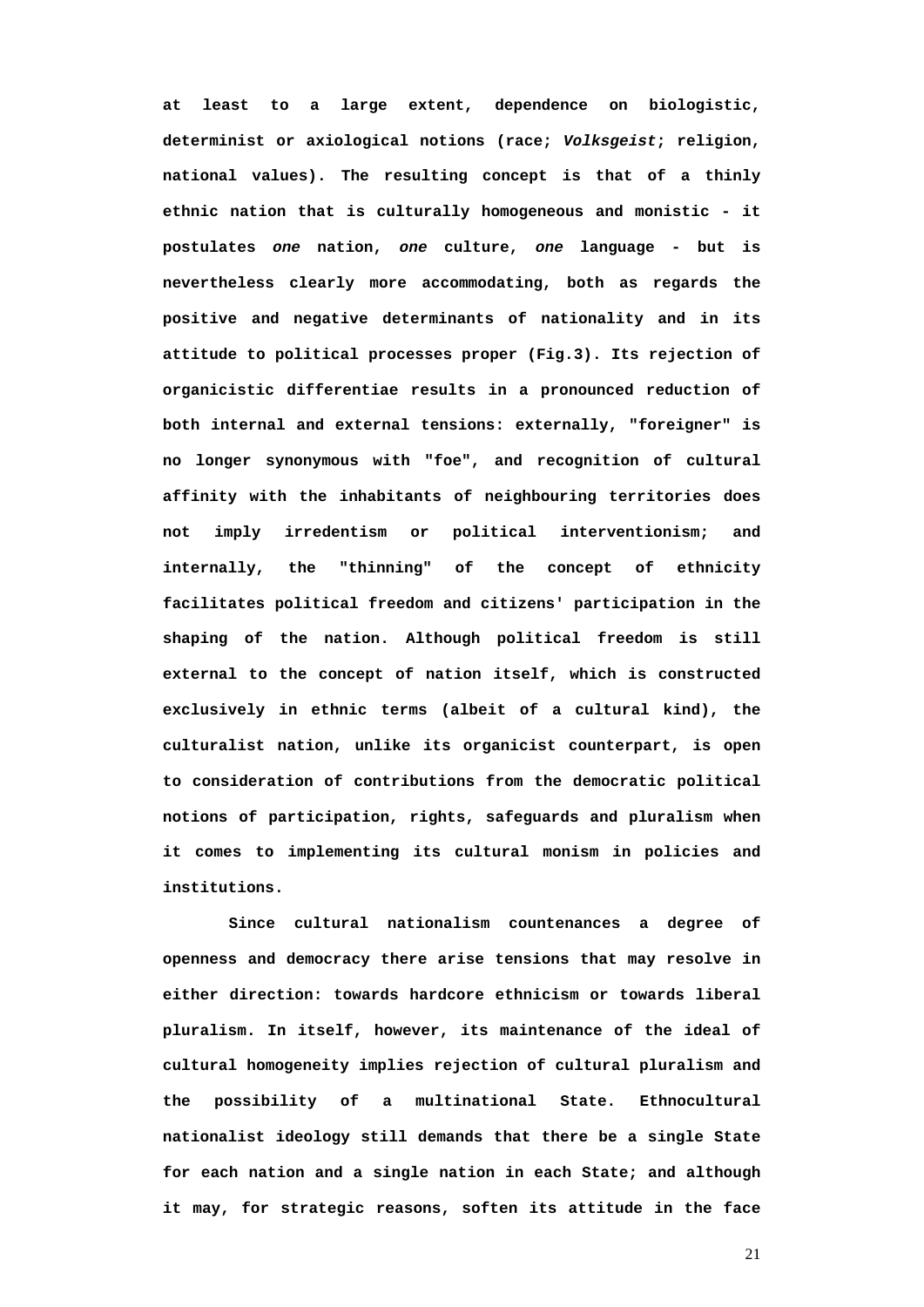**of processes of decentralization and accommodation, this tends to be a temporary, unstable phenomenon lacking conceptual solidity. Generally, the fundamental ideological train of thought that leads from culture to nation to State eventually gives rise to demands for sovereignty and secession if the nation State in question does not already exist, and if it does to a nationalizing State that is dedicated to the promotion of the culture and language of the national majority and that by means of policies of standardization and integration relegates minority languages and cultures to secondary status.** 

**Finally, among contemporary nationalisms there is also beginning to emerge a third ideological model,** *pluralist nationalism***, although it is still less widespread than the two described above. Pluralist nationalism goes farther than culturalist nationalism in modifying the conceptual universe of organicist nationalism. In fact, it radically reformulates the concept of nation by treating the nation as a political community, i.e. by introducing political activity as a core element of this concept along with a cultural view of ethnicity (Fig.4). This politicization of cultural ethnicity differentiates pluralist nationalism not only from culturalist nationalism, but also from the civic nationalism or patriotism of other typologies, the former of which falsely presents the State as culturally neutral while in the latter an attempt is made to substitute republican virtue for culture; for both civic nationalism and patriotism regard recognition of ethnic differences as incompatible with democracy, thereby courting a banal nationalism that under the disguise of shared civic values proceeds to impose the language, culture and version of history of the majority through assimilation and integration. By contrast, pluralist nationalism aims to protect the cultural contexts of the nation's citizens as media that give meaning to**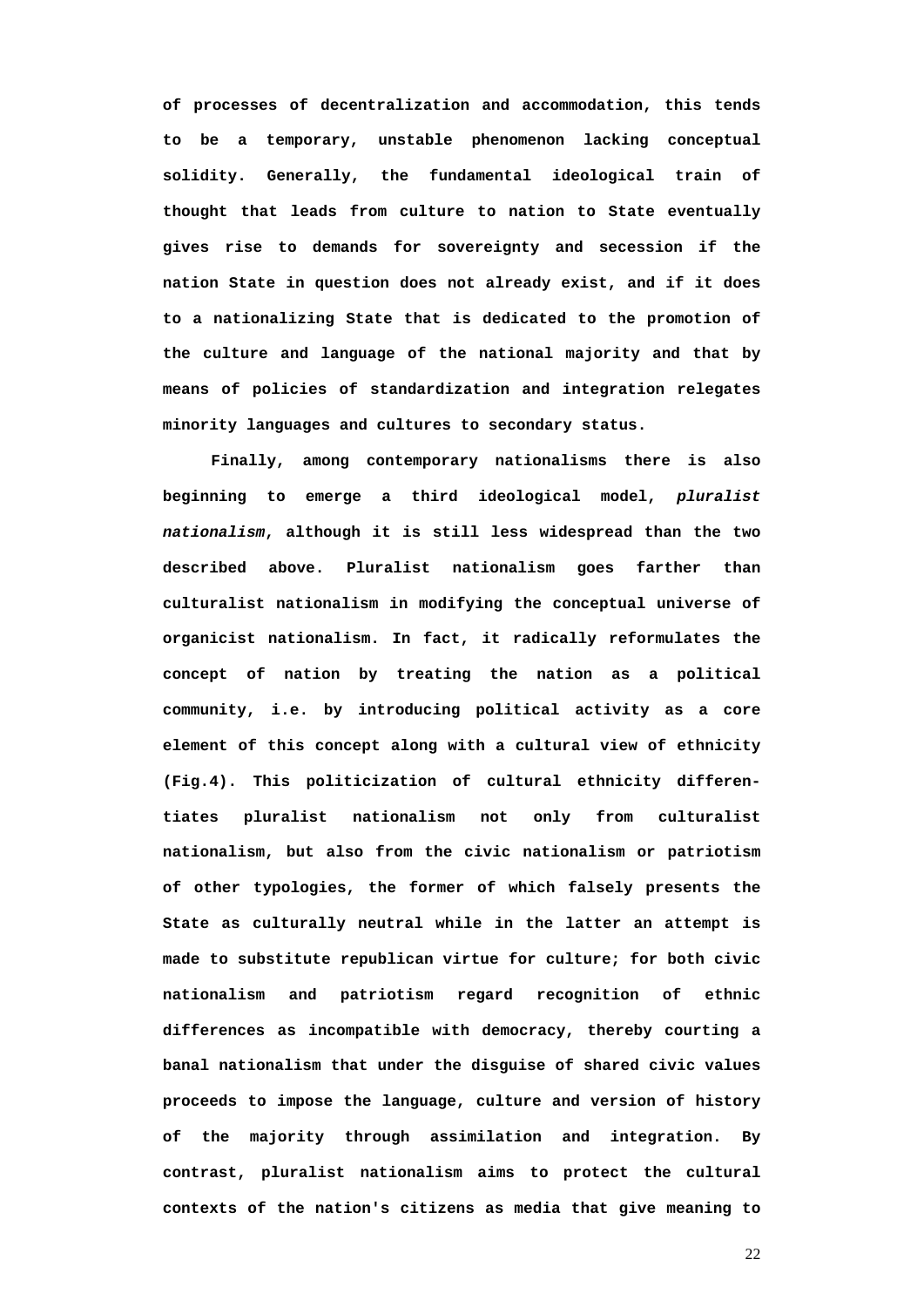**political actions; and for this very reason does not consider them as fossilized structures overloaded with history and tradition, but as an arena for the pursuit of democratic politics. Thus the** *internalization* **of politics democratizes the ethnocultural concept of nation; to belong to a particular nation is no longer a passive experience of immersion in tradition, but an opportunity for the individual to deliberate and participate, with all due rights and safeguards, in pluralistic processes of continual national construction.** 

**The democratic politicization of the concept of nation markedly moderates its implications. In particular, it means that national differences no longer imply antagonism, which allows not only tolerance but also ideological and cultural pluralism. The nation is not defined by objective characteristics, but rather as the arena of political deliberation, encounter and participation, as the medium in which the nation's citizens continually shape their mutual life and future including their objective characteristics. As a result, solid foundation of the nation no longer requires ethnocultural homogeneity; instead, the flexible and negotiable superposition of multiple, non-exclusive identities becomes possible.** 

**A further consequence is the erosion of the "ideal" nationalist argument that leads "inexorably" to the idea that each nation must necessarily have its own State in order to be free. Claims to a right of self-determination are replaced by claims to a right of self-government and shared government, making it possible to conceive of a plurinational State that has been democratically structured in accordance with formulas such as asymmetric, multinational federalism or consociationalism. For lack of ideological support, secession becomes merely a last resort, to be considered only if all efforts at free, plural shared government and self-government have clearly failed. Thus**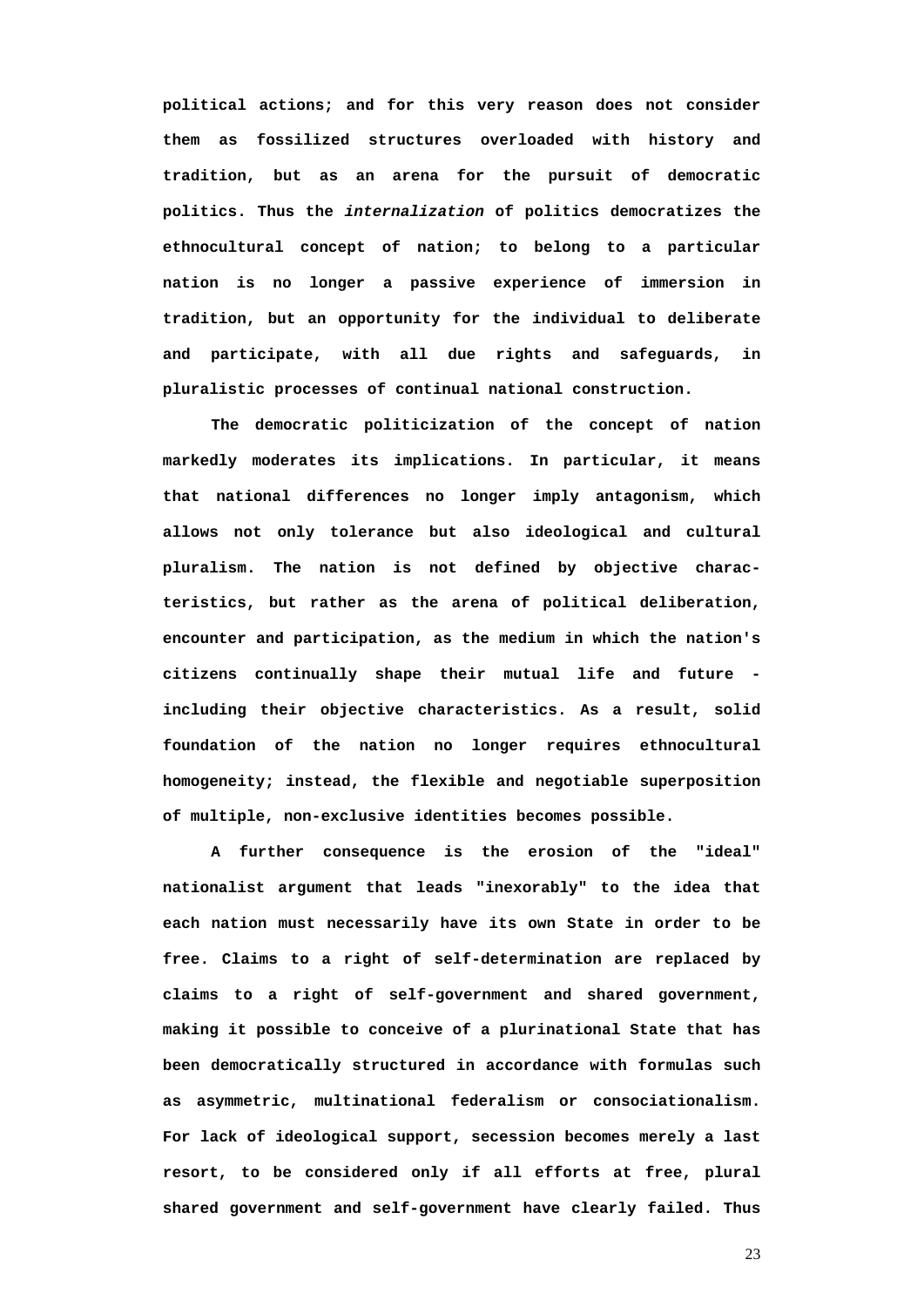**the notion of a democratically structured plurinational State allows pluralist nationalism to aim beyond the ethnocratic or nationalizing State, devoted to serving just a single ethnic group or culture, and instead propose the construction of a State serving a plural, multiethnic, multicultural political nation composed of majorities, minorities and individuals of diverse origin who settle conflict between their collective and individual rights by means of negotiation (23).** 

**The incipient pluralist nationalism described above faces, among others, two particular kinds of problem. Firstly, it has a much smaller capacity for mobilization than ethnicism or ethnoculturalism. For its adherents, this creates an undeniable temptation to return to the rhetorical strategies and interpretational frameworks of thickly or thinly ethnic nationalism. Their dilemma is to choose between a discourse that is highly effective for nationalist mobilization but in general democratically unjustifiable, and a discourse that is normatively justified but much less effective for the purposes of political competition.** 

**The second, related, problem is that pluralist nationalism diverges so sharply from the typical ideology of mainstream ethnic nationalism that it can appear not to be nationalism at all, at least to many of those who regard themselves as nationalists of one sort or another. And this reduces not only its external attractiveness (the point made above), but also its ability to steer nationalist movements from within.** 

# *5. Conclusions*

**The human groups known as nations are not reified, "objective" realities, internally uniform and unchanging with regard to characteristics such as language, history or culture. Rather, they are communities that are continuously undergoing**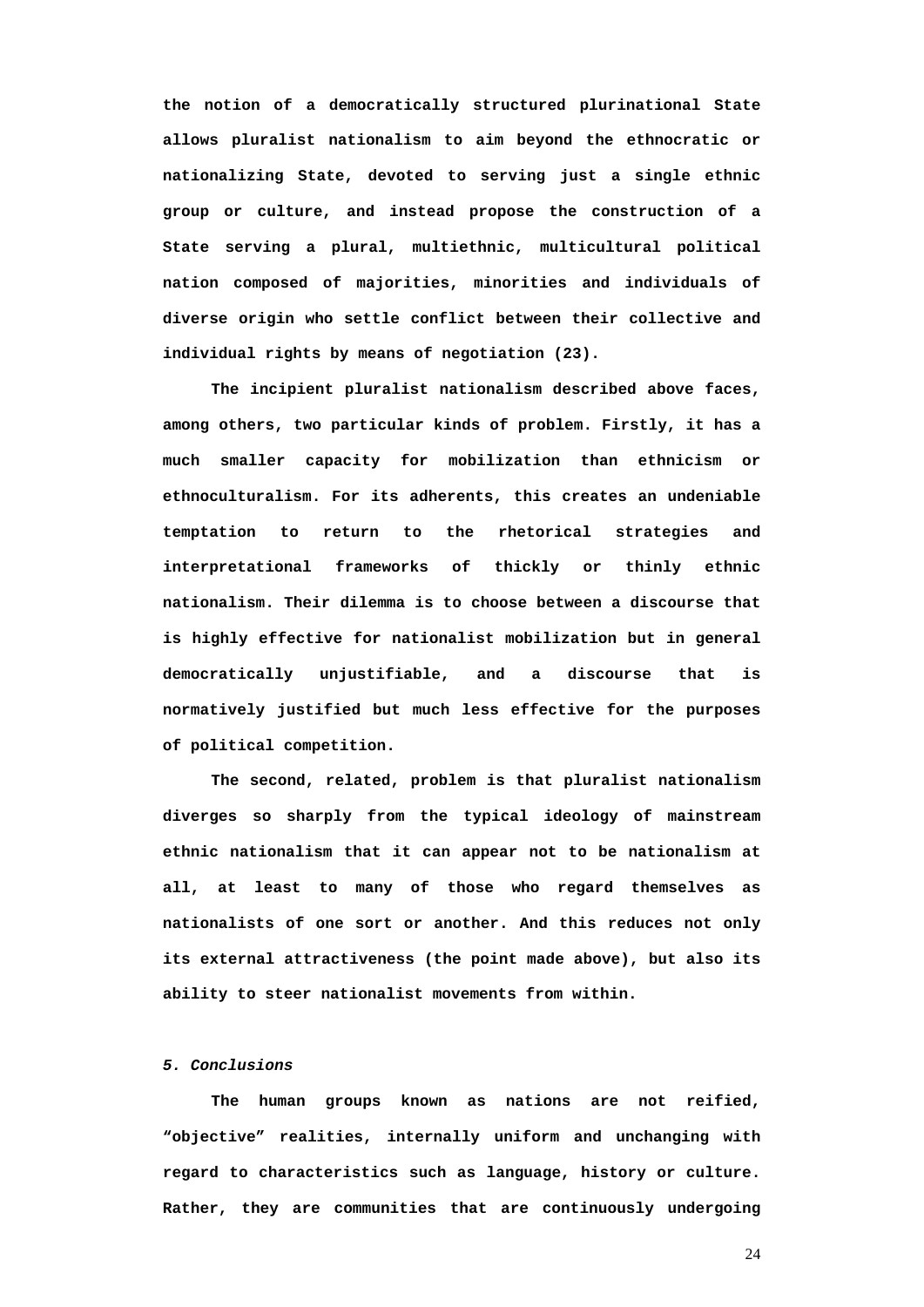**complex processes of national definition as the result of political and ideological antagonism and mobilization spurred by intellectuals, movements and political parties in response to ever-changing cultural, social and political contexts. They are not given** *a priori***, but are sempiternally under construction, as the contingent, ever-provisional results of internal contention among diverse specific national projects with their associated ideological orientations and political objectives.** 

**All nationalist ideologies feature both "civic" components (concepts of citizenship, of the configuration of the State, of priorities among various group interests) and "ethnic" components (national differentiae, a specific version of history, a particular set of national myths and symbols, a distinction between "them" and "us"). These core elements of a particular concept of nation largely predetermine other components of nationalist ideology, such as the diagnosis of the causes of the national problem, the institutional remedial measures to be taken, and the identities of those who are to lead the process of social change.** 

**The discourse of contemporary nationalisms can be referred to three ideal ideological types:** *organicist* **nationalism based on thick ethnicity (race,** *Volksgeist***, etc.);** *culturalist* **nationalism based on thin ethnicity (language, culture, institutions, etc.); and the emergent concept of** *pluralist*  **nationalism, which radically rejects the strong realist concept of nation shared by the other two. Unlike both organicist and culturalist nationalisms, pluralist nationalism democratizes the concept of nation by placing** *politics* **- conflict, pluralism, negotiation, participation, open ended processes of nation building - at its heart. The nation is reformulated as a**  *political community***, defined by neither merely ethnic nor merely civic traits; a community that is contingent and plural, and in**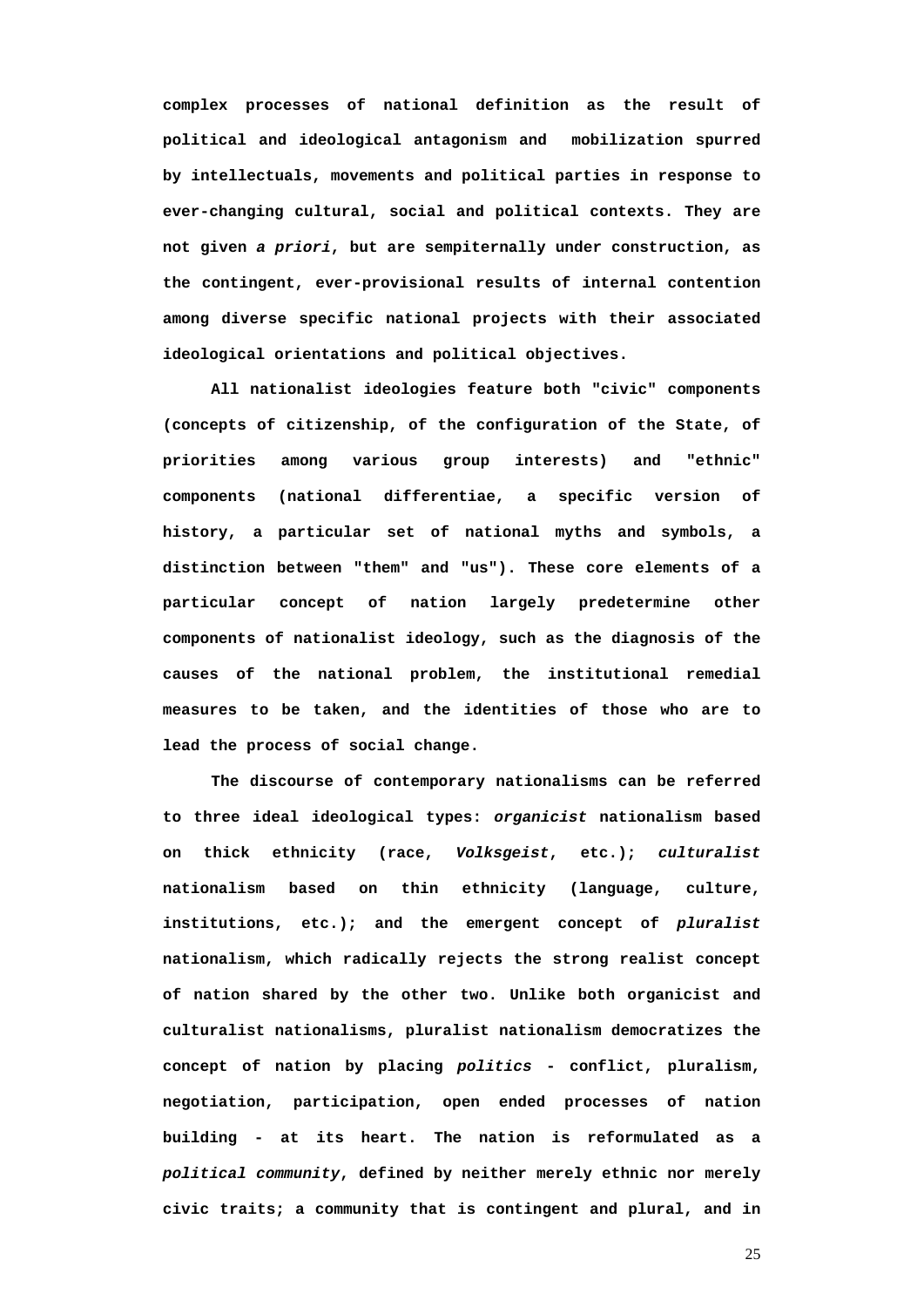**which the constituent characteristics of ethnicity themselves are subject to deliberation and evolution. Though normatively in harmony with the requirements of pluralist liberal democracy, with which organicist and culturalist nationalisms (always in the first case, very often in the second) clash, the political competitiveness of pluralist nationalism is weakened by its discourse being less attractive to the leaders than traditional and more mass-mobilizing essentialist rhetoric, and by its importantly falling outside what has constituted the master frame of nationalist ideology throughout the 19th and 20th centuries.**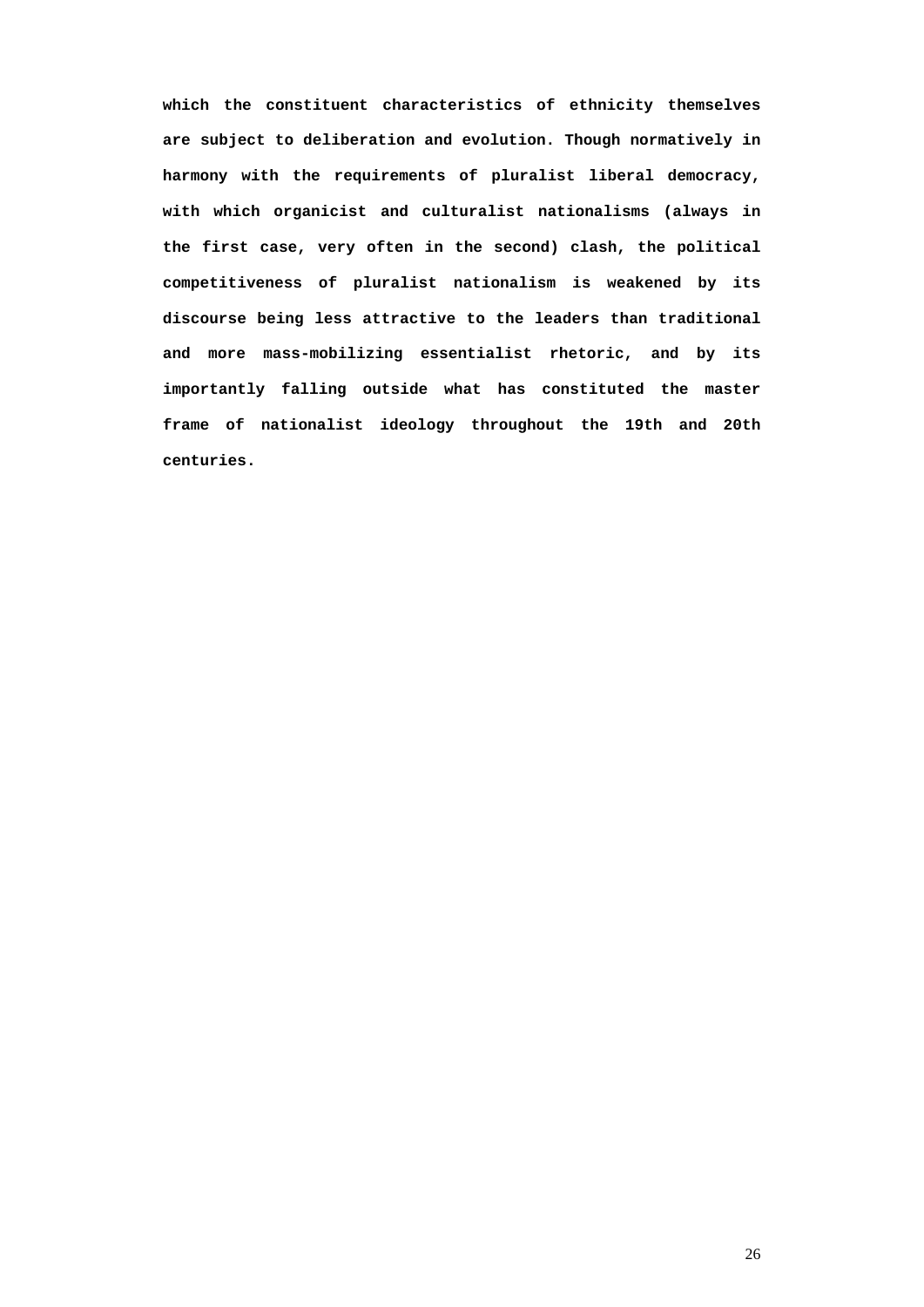**\*The author is particularly grateful to the anonymous referees of the journal for their helpful comments and suggestions.** 

 **Notes** 

- **(1) A. Smith** *Nationalism and Modernism* **London: Routledge, 1998: 1**
- **(2) "To focus upon culture, ideology, identity, class or modernisation is to neglect the fundamental point that nationalism is, above and beyond all else, about politics and politics is about power. Power, in the modern world, is principally about control of the state" J. Breuilly**  *Nationalism and The State* **Manchester: Manchester U. Press, 1993:1**
- **(3) R. Brubaker** *Nationalism reframed. Nationhood and the national question in the New Europe* **Cambridge: CUP, 1996: 15**
- **(4) A. Smith** *Theories of Nationalism* **London: Duckworth, 1983: 181**
- **(5) M. Hechter** *Containing Nationalism* **Oxford: Oxford U. Press, 200: 7**
- **(6) H. Kohn** *The Idea of Nationalism* **New York: Collier, 1949**
- **(7) U. Hedetoft** *Signs of Nations* **Dartmouth: Aldershot, 1995**
- **(8) D. Rothschild** *Ethnopolitics* **New York: Columbia U. Press, 1981**
- **(9) M. Freeden "Is Nationalism a Distinct Ideology?" in**  *Political Studies* **XLVI, 1998, 748-765**
- **(10) R. Brubaker "Myths in the study of nationalism" in J. Hall (Ed.)** *The State of The Nation* **Cambridge: Cambridge U. Press, 2000: 57ç**
- **(11) S. Bartolini** *The Political Mobilization of the Europen Left* **Cambridge: Cambridge U. Press, 2000: 551**
- **(12) B. Klandermans** *The Social Psychology of Protest* **Oxford: Blackwell, 1997; E. Laraña, H. Johnston & J. Gusfield** *New Social Movements: From Ideology to Identity* **Philadelphia: Temple U. Press, 1994; D. McAdam, J. McCarthy & M. Zald (eds.)** *Comparative Perspectives on Social Movements* **Cambridge: Cambridge U. Press, 1996**
- **(13) A. Smith** *The ethnic origins of nations* **Cambridge: Cambridge U. Press, 1986** *passim*
- **(14) A. Melucci & M. Diani** *Nazioni senza Stato* **Milano: Loescher, 1983: 23-45**
- **(15) B. Anderson** *Imagined Communities* **London: Verso, 1983**
- **(16) W. Connor** *Ethnonationalism: the quest for*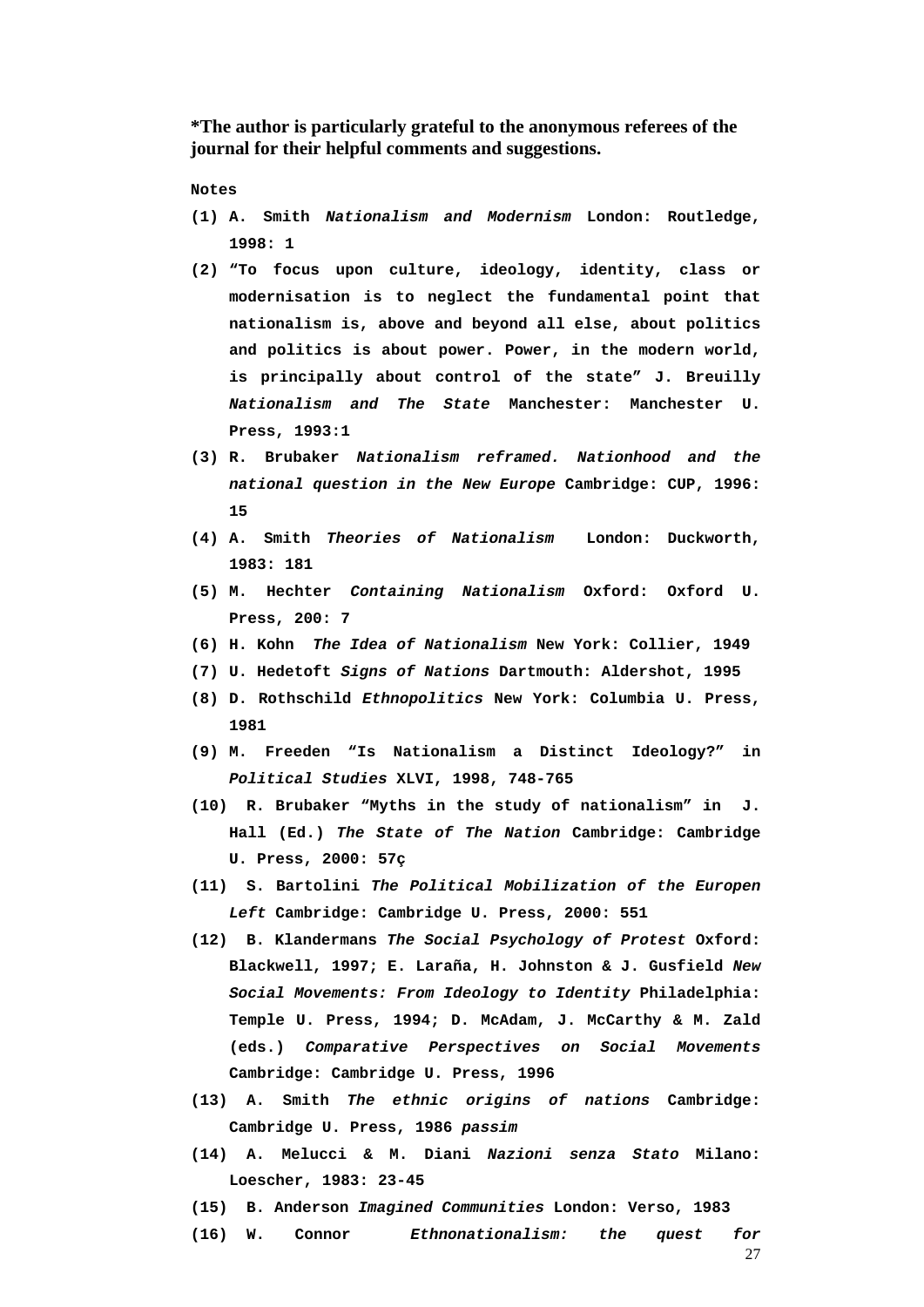*understanding* **Princeton: Princeton U. Press, 1994: 87** 

- **(17) R. Máiz "Politics and the Nation: nationalist mobilization of ethnic differences" in** *Nations and Nationalism* **9(2), 2003, 195-212**
- **(18) D. Snow & R. Benford "Framing Processes and Social Movements: an Overview and Assesment"** *Annual Review of Sociology* **26, 2000, 611-639.**
- **(19) D. Snow, R. Benford, S. Worden "Frame Alignment Processes, Micromobilization, and Movement Participation"**  *American Sociological Review***, 51, 1986, 464-461**
- **(20) P. Brass** *Ethnicity and Nationalism* **N. Delhi: Sage, 1991: 34**
- **(21) R. Brubaker** *Nationalism Reframed* **cit.; R. Máiz "Democracy, Federalism, and Nationalism in Multination Sates" In W. Safran and R. Máiz (eds.)** *Identity and Territorial Autonomy in Plural Societies* **London: Frank Cass, 2000, 35-61**
- **(22) M. Freeden "Is Nationalis a distinct ideology?" cit. p. 759**
- **(23) Cf. Y. Tamir** *Liberal Nationalism* **Princeton: Princeton U. Press, 1993; M. Seymour "Québec and canada at the Crossroads"** *Nations and Nationalism* **6(2), 2000; J. Arregui** *La Nación Vasca Posible* **Barcelona: Crítica, 2000**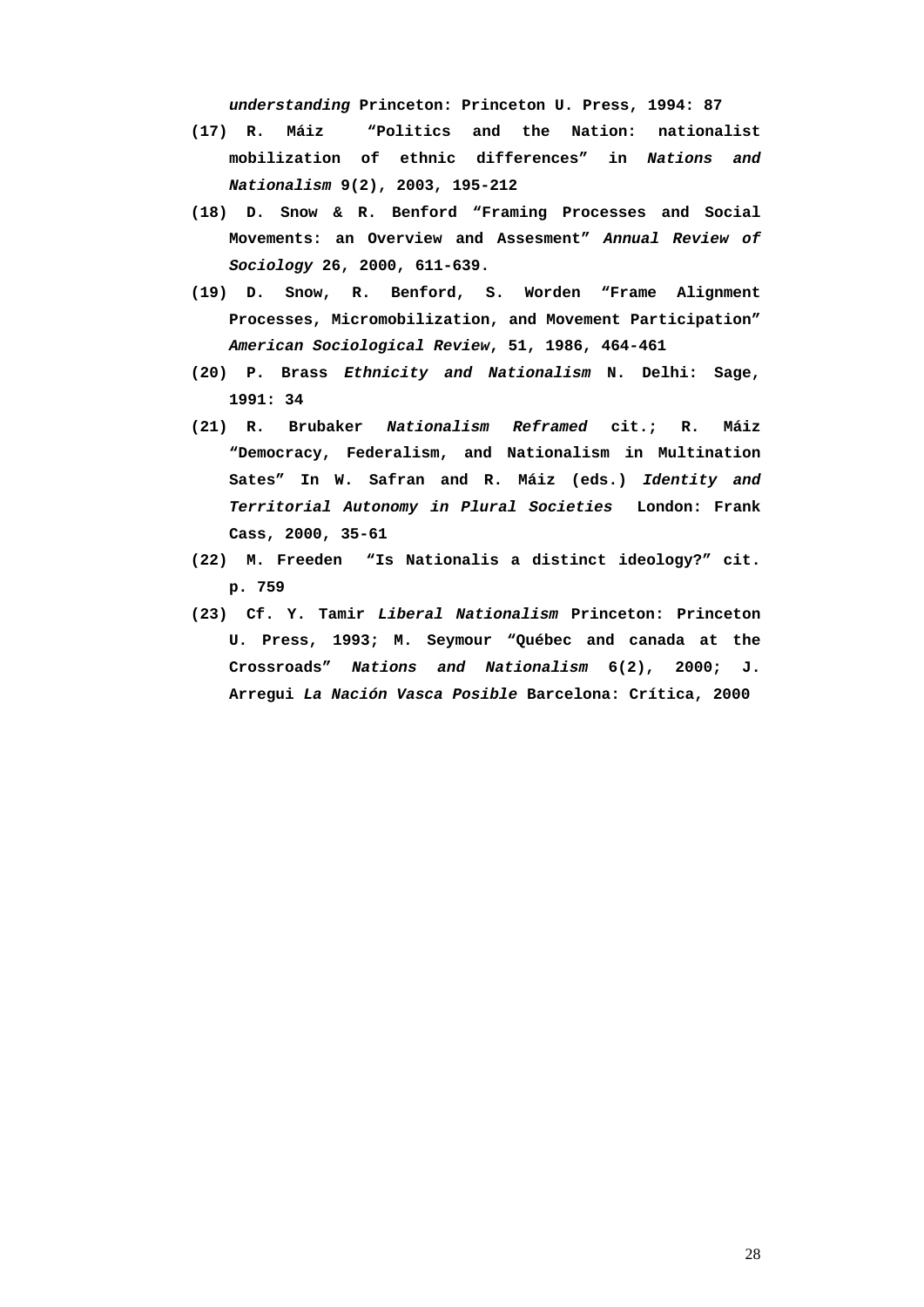